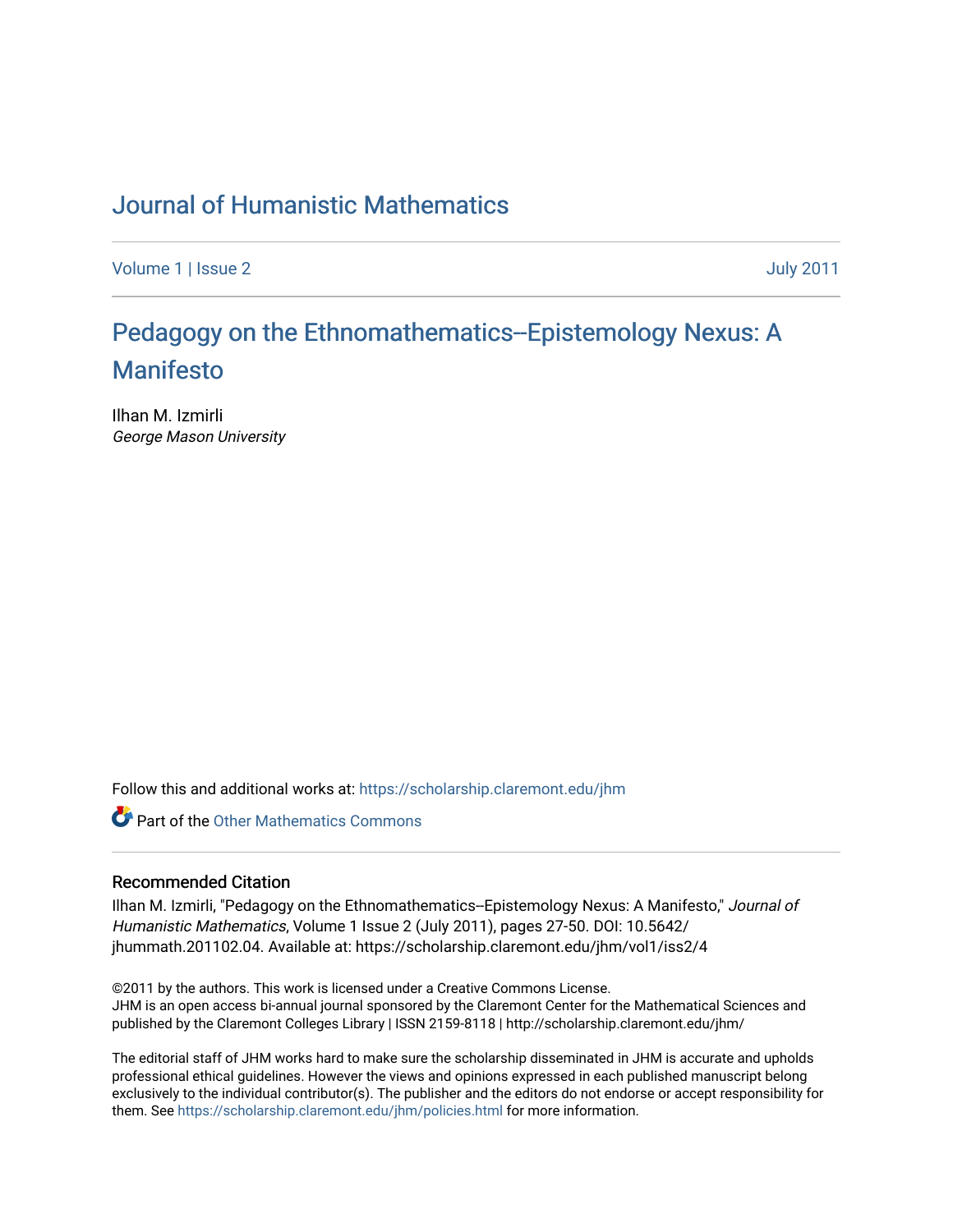## Pedagogy on the Ethnomathematics-Epistemology Nexus: A Manifesto

## Ilhan M. Izmirli

George Mason University, Fairfax, VA iizmirl2@gmu.edu

#### Synopsis

In this paper, we will elaborate on a pronouncement that should be at the onset of any study in epistemology and ethnomathematics, namely, we will argue that learners do think mathematically and it is our responsibility as educators to recognize and appreciate their modes of mathematical reasoning.

We will conduct our study in five parts. Following a brief introduction, in the second part, we will briefly discuss some of the critical tenets of epistemology especially as it applies to mathematics. The third part will be devoted to elucidating the basic nomenclature and hypotheses associated with ethnomathematics. In the fourth part we will expound on the organic and intrinsic relationship between these two fields. Lastly, we will propose some changes in the way academic mathematicians regard philosophy and pedagogy of mathematics that, in our opinion, will facilitate students' understanding of the cultural aspects of mathematics.

### 1. Introduction

One of the most crucial objectives of mathematics education is the incorporation of the learners' modes of mathematical reasoning into classroom discourse.<sup>[1](#page-1-0)</sup> Consequently, academic mathematicians must constantly reassess and re-delineate the conventional notions of mathematical knowledge. They

<span id="page-1-0"></span><sup>&</sup>lt;sup>1</sup>In the field of mathematics education this approach is referred to as the *genetic* approach. It requires that the method of teaching should be based, as far as possible, on natural ways and methods of knowledge inherent in the science. The teaching should follow ways of the development of knowledge. The term was first used as genetic teaching by the prominent German educator F.A.W. Diesterweg (1790-1866) in his 1835 book Wegweiser zur Bildung fuer deutsche Lehrer und andere didactische Schriften: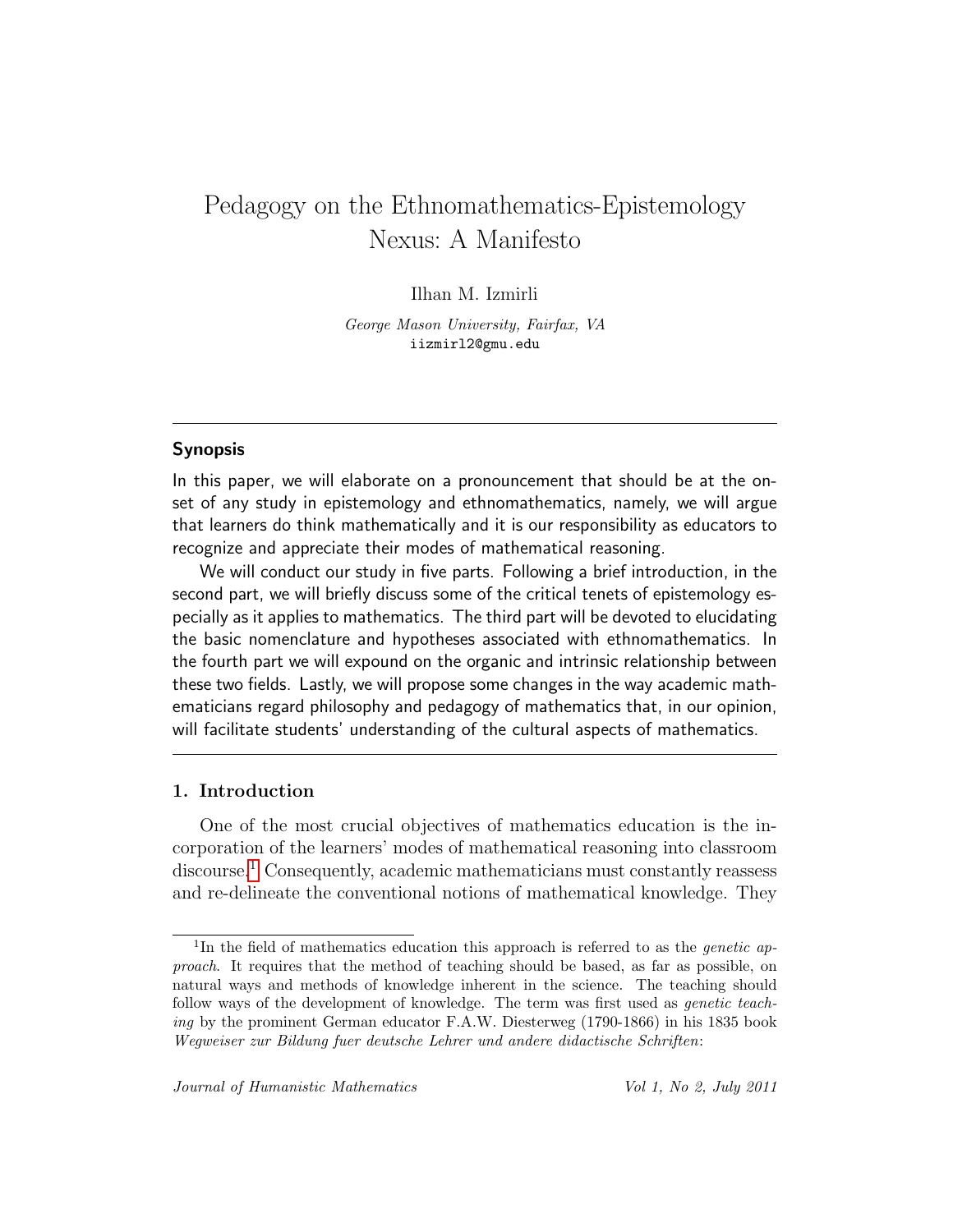must also cultivate an understanding of the learners' cultural practices, and reclaim the histories of the contributions of all civilizations to mathematics, which, in the case of non-Western ones are rather obscure, even distorted [\[73\]](#page-24-0). Indeed, what is necessary to facilitate the learners' realization that they already think mathematically and, that therefore, they can excel in theoretical mathematics, is the deconstruction of this false history of mathematics followed by a meticulous revision of the theories on the epistemology of mathematics.

This deconstruction is at the crux of our refuting the inherently erroneous interpretation of the history of mathematics merely as a chronological narrative of the isolated successes of a few select societies, thus eradicating the arbitrary distinctions between Western and non-Western knowledge [\[22\]](#page-19-0). The proposed epistemological revision would ameliorate our synthesis of the seemingly dichotomous categories such as teaching and learning, theory and application, logic and intuition [\[24\]](#page-19-1) by demonstrating the unity of practical (concrete) mathematical knowledge and its theoretical (abstract) counterpart.

#### 2. Epistemology

Epistemology, from Greek επι΄στημη (knowledge) and λο΄γο΄ς (science), is the branch of philosophy concerned with the nature and limitations of knowledge, and how these relate to notions such as truth, belief, and justification. Typical issues epistemologists deal with are: establishment of the necessary and sufficient conditions of knowledge, exploration of its sources, portrayal of its structure, a discernment of its limitations, as well as elucidation of the concept of justification, and instituting rules for determining what makes justified beliefs justified. Interpreted from a slightly broader perspective, epistemology is the study of issues related to the creation and dissemination of knowledge in particular areas of inquiry, in our case mathematics.

The various attempts to answer these questions are too numerous to list

<sup>...</sup> The formal purpose requires genetic teaching of all subjects that admit such teaching because that is the way they have arisen or have entered the consciousness of the human . . . it is necessary to lead him/her [the student] to the target not sightless but sharp-eyed: he/she must perceive truth not as a ready result but discover it  $\ldots$  [\[21\]](#page-19-2).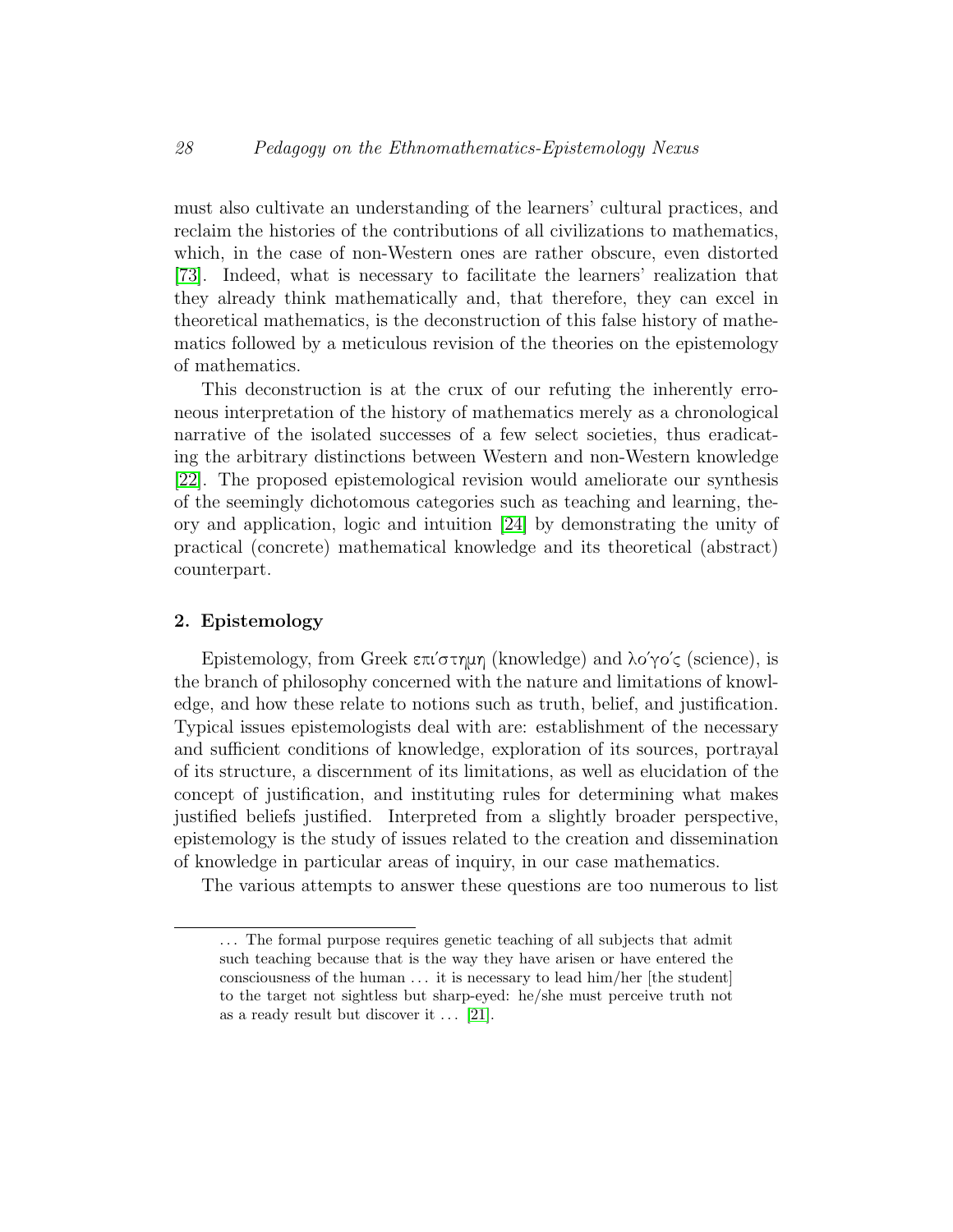in such a short paper. The honor of providing the first scholarly elucidation goes to Socrates, who defined knowledge as true belief followed by its justification. For obvious reasons, from the point of view of modern erudition, the Socratic definition is insufficient at best [\[39\]](#page-21-0). First of all, since belief implicitly implies absolute finality, this definition would lead to a rather sharp categorization of "knowledge" as either "complete knowledge" or "complete ignorance", whereas in reality, our knowledge of any given object or abstract concept is somewhere in between, and is in a continuous state of flux and transition. A good example would be laws of motion. These laws have undergone tremendous changes from Aristotle's *primus motor* (πρῶτον κινοῦν ἀκινητον)<sup>[2](#page-3-0)</sup> or to Newtonian laws, to the laws of general relativity. Secondly, the criterion "truth" is too ambiguous. What constitutes the standards against which we can label beliefs as true or false?

We also completely reject the more recent perspective that knowledge is neutral, value-free, objective, and entirely detached from how people use it<sup>[3](#page-3-1)</sup>. In our opinion, this view demotes the process of learning to unintelligible sequences of contrived discoveries of some static facts and their subsequent descriptions and classifications, and unreservedly disregards the social nature of knowledge [\[8\]](#page-18-0).

Instead, we adhere to the *critical pedagogist*<sup>[4](#page-3-2)</sup> standpoint, and emphasize

. . . a scientific theory is a mathematical model that describes and codifies the observations we make. A good theory will describe a large range of phenomena on the basis of a few simple postulates and will make definite predictions that can be tested. ([\[46,](#page-21-1) page 31])

<span id="page-3-2"></span> $4\text{Critical pedagogy}$  is an approach to education that encourages learners to question and challenge the imperious, mainstream, prevailing beliefs and practices in order to help them achieve critical consciousness. According to Shor, it should invoke in the learners

Habits of thought, reading, writing, and speaking which go beneath surface meaning, first impressions, dominant myths, official pronouncements, traditional clichés, received wisdom, and mere opinions, to understand the deep meaning, root causes, social context, ideology, and personal consequences

<span id="page-3-1"></span><span id="page-3-0"></span><sup>2</sup>That is, prime mover or unmoved mover.

<sup>3</sup>Namely, the positivist perspective. The defenders of positivism invoke the early Wittgensteinian point of view that all knowledge should be codified in a single standard language of science, and ordinary-language concepts should gradually be replaced by more precise equivalents in this standard language. According to Stephen Hawking, for a positivist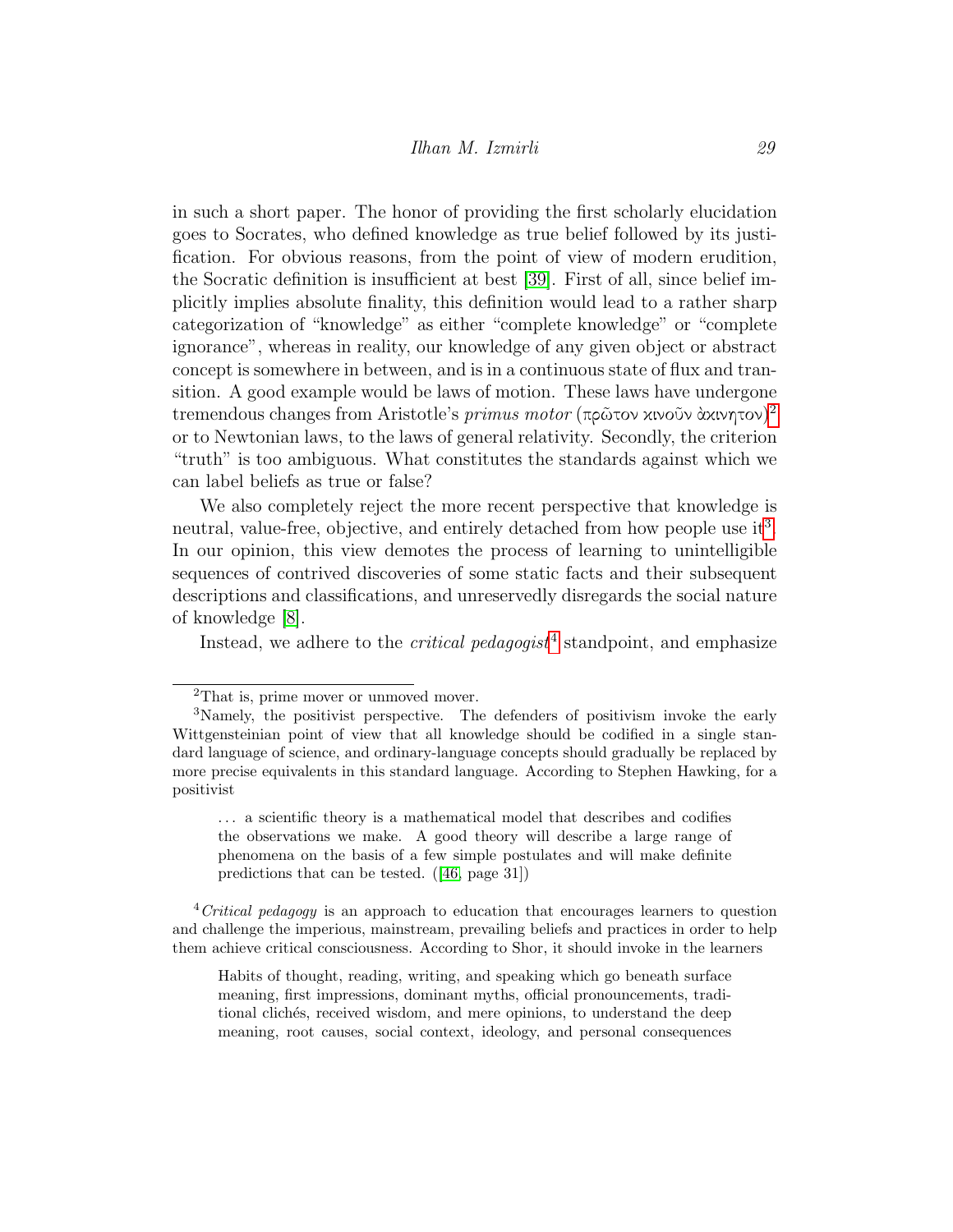the dialectical view that knowledge is a process which is incessantly created and re-created as people act and reflect on their surroundings and that gaining existing knowledge and producing new knowledge are coexisting occurrences. Implicit in this view is our realization that knowledge requires both objects and subjects, and that therefore, it is a negotiated outcome of the interaction of human consciousness and reality.

Knowledge . . . necessitates the curious presence of subjects confronted with the world. It requires their transforming action on reality.  $(|31, \text{ page } 101|)$ 

Let us also affirm the impact of the subject and the object as well as their interdependence in epistemology. To reject the importance of the subject in the process of transforming the world and history is to assume a world without people. To reject the importance of the object in analysis or action is to assume people without a world [\[30,](#page-20-1) page 35].

Because of this incessant interaction between the subject and the object, one cannot completely know particular aspects of the world – no knowledge is finished or infallible, in other words, ". . . knowledge is never fully realized, but is continually struggled for" [\[63,](#page-23-0) page 117]. At particular moments in history, communities of people debate, revise, adopt, challenge, and reject concepts and theories.

The constant modifiability of knowledge is best expressed by the epistemological hypothesis known as fallibilism, which can be traced to Karl Popper.<sup>[5](#page-4-0)</sup> In his *Logik Der Forschung* (The Logic of Investigation 1934),

of any action, event, object, process, organization, experience, text, subject matter, policy, mass media, or discourse. ([\[77,](#page-24-1) page 129])

It regards education as a continuous process of unlearning, learning, relearning, reflection, and evaluation. It was heavily influenced by the works of the Brazilian educator Paolo Freier (1921-1997).

<span id="page-4-0"></span><sup>5</sup>Sir Karl Raimund Popper (1902-1994) was an Austrian born British philosopher who taught at the London School of Economics. He is generally regarded as one of the greatest philosophers of science of the  $20<sup>th</sup>$  century. He is best known for his attempt to interchange the classical observationalist / inductivist form of scientific method by empirical falsification, and for his opposition to the classical justificationist account of knowledge. The philosophical approach he referred to as critical rationalism was the first non-justificational philosophy in the history of philosophy. Popper was a committed advocate and staunch defender of the "Open Society", and an implacable critic of totalitarianism in all of its forms.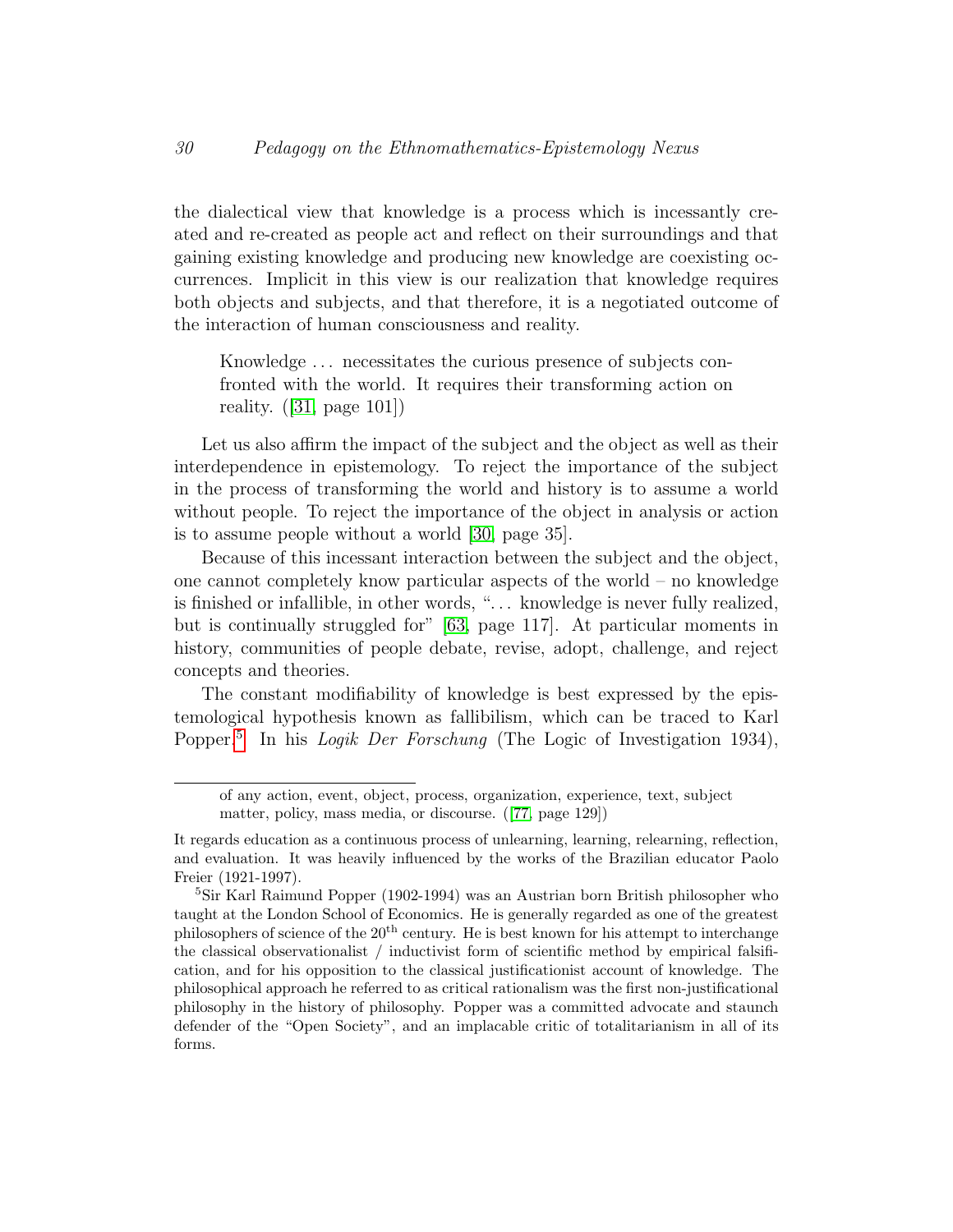Popper introduced the concept of critical rationalism into the philosophy of science and epistemology at large with the central tenet being the rejection of the idea that knowledge can ever be justified in the strong form that is sought by most schools of thought – in other words, "knowing" does not entail certainty.

Application of the fallibilist model to mathematical knowledge is known as quasi-empiricism. Quasi-empiricism was developed by Imre Lakatos,<sup>[6](#page-5-0)</sup> inspired by the philosophy of science of Karl Popper. Quasi-empiricism in mathematics focuses on mathematical practice, rather than solely on issues in the foundations of mathematics. It espouses the idea that mathematics had accepted informal proofs and proof by authority, and had made and corrected errors all through its history. Hence mathematics is a "quasi" empirical branch of science subject to revision and correction as any other branch of science. A good example is given in Lakatos's Proofs and Refutations, a book published posthumously in 1976 based on his 1961 dissertation. Here, a professor and his students discuss how the idea of Euler characteristic evolved over time.

As stated in Lerman (1989)

Certainty has a tendency to lead one to say "That's it, no more discussion, we have the answer." Fallibilism, a view which accepts the potential refutation of all theories, and counter-examples to all concepts, allows one to ask how does one know that this answer is better than that one, what might constitute a notion of 'better,' might they not both be possible, as with Euclidean and non-Euclidean geometries, or arithmetics with or without the Continuum Hypothesis. ([\[59,](#page-22-0) page 217])

Quasi-empiricism argues that in doing their research, mathematicians

<span id="page-5-0"></span><sup>6</sup> Imre Lakatos (1922-1974) was a Hungarian philosopher of mathematics and science, known for his thesis of the fallibility of mathematics. Lakatos viewed mathematical methodology as an incessant process of proofs and refutations. Born Imre (Avrum) Lipsitz to a Jewish family in Debrecen, Hungary, to avoid Nazi persecution, he changed his last name to Lakatos (locksmith). After the war, he continued to conduct mathematical research and translated George Polya's famous book *How to Solve It* to Hungarian. In the aftermath of the 1956 Soviet invasion, Lakatos fled to England. In 1960 he was appointed to a position in the London School of Economics and was introduced to Popper. He received a doctorate in philosophy in 1961 from the University of Cambridge. The book Proofs and Refutations, published after his death, is based on his doctoral dissertation.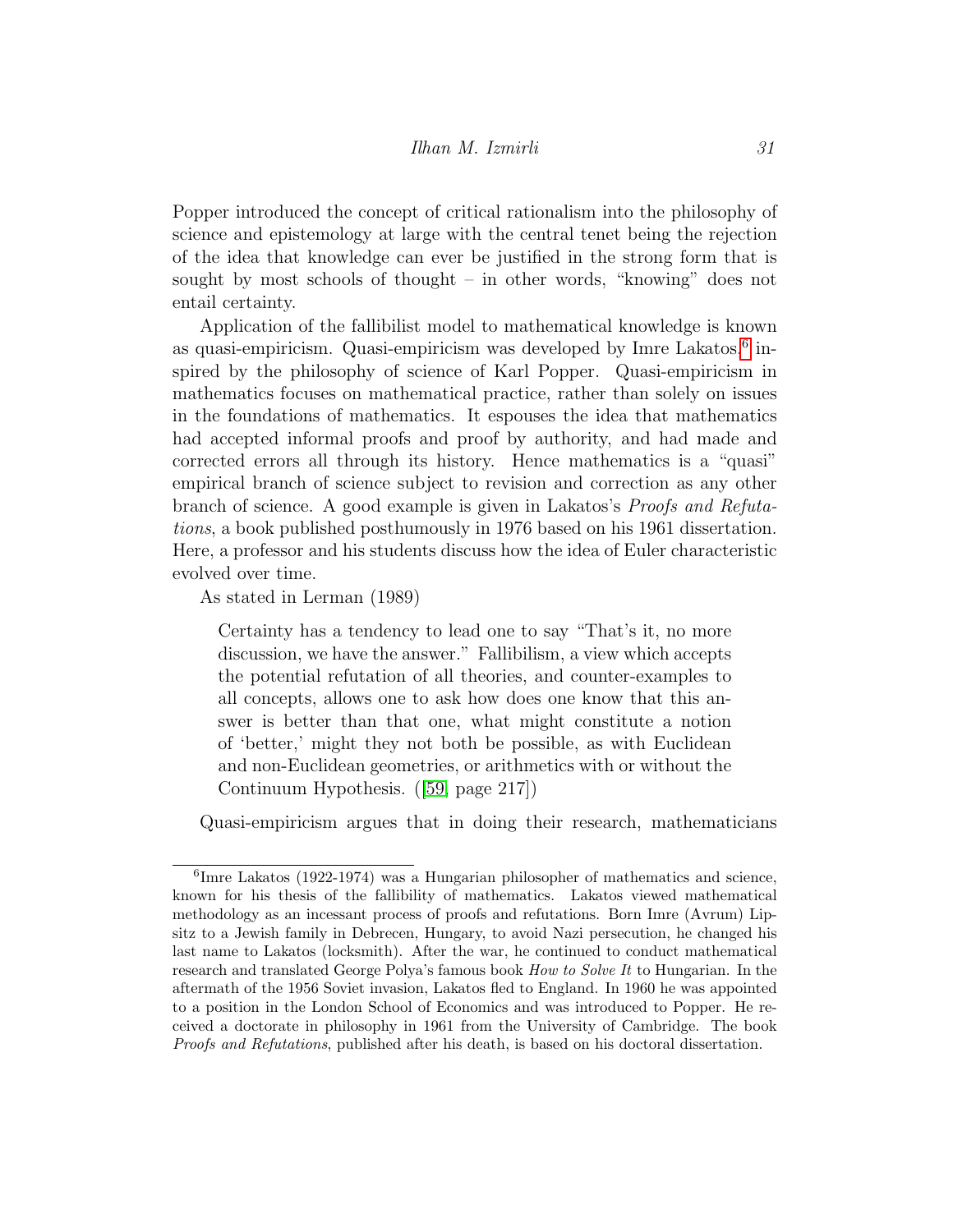test hypotheses as well as proving theorems. A mathematical argument can transmit falsity from the conclusion to the premises just as well as it can transmit truth from the premises to the conclusion. The quasi-empirical point of view of mathematics, by virtue of taking mathematics within a cultural context, is essential for the pedagogical model that will be developed in subsequent sections,

#### 3. Ethnomathematics

The term ethnomathematics was coined by the Brazilian educator and mathematician Ubiratan D'Ambrosio (1932 - ) in 1977 as, in broad terms, the study of the relationship between mathematics and culture. Its theoretical foundation and its intellectual stances and perspectives were established by D'Ambrosio [\[14,](#page-19-3) [15,](#page-19-4) [16,](#page-19-5) [17,](#page-19-6) [18,](#page-19-7) [19\]](#page-19-8), Frankenstein [\[28\]](#page-20-2), Gerdes [\[35,](#page-20-3) [37\]](#page-21-2), Knijnik [\[51,](#page-22-1) [52,](#page-22-2) [53,](#page-22-3) [54,](#page-22-4) [55\]](#page-22-5), Powell & Frankenstein [\[69\]](#page-23-1) and Powell [\[68\]](#page-23-2). Although at the onset, most of these stances and perspectives seem to focus mainly on the non-Western cultures, the goal of ethnomathematics is not to diminish the role of Western contributions to mathematics, but to present the role of other cultures' inputs to mathematics in an unbiased, unprejudiced, and objective manner.

It is hard to give a single comprehensive, lucid, and universally accepted depiction of what should constitute the subject matter of the topic and/or what is be placed in the periphery. D'Ambrosio himself gave slightly differing definitions. In his 1985 paper [\[14\]](#page-19-3), ethnomathematics was defined as

The mathematics which is practiced among identifiable cultural groups such as national-tribe societies, labor groups, children of certain age brackets and professional classes.

whereas in his 1987 paper [\[15\]](#page-19-4), it was defined as

The codification which allows a cultural group to describe, manage and understand reality.

He elucidated further in 1999 [\[18,](#page-19-7) page 146]:

I have been using the word ethnomathematics as modes, styles, and techniques (tics) of explanation, of understanding, and of coping with the natural and cultural environment (mathema) in distinct cultural systems (ethnos).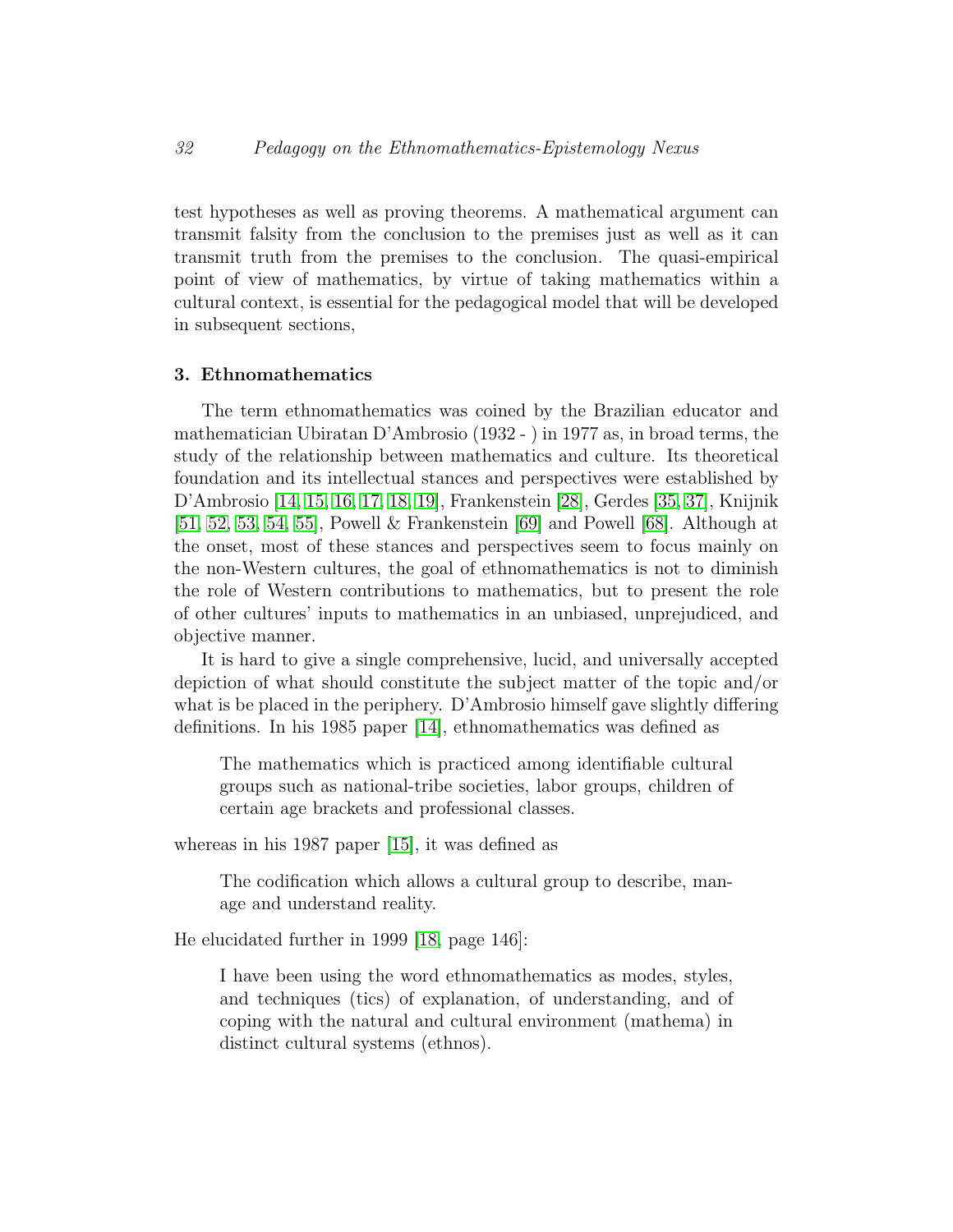Ascher gave two definitions, one in 1986 [\[4\]](#page-18-1) as

The study of mathematical ideas of a non-literate culture.

and a similar one in 1991 [\[3\]](#page-18-2) as

The study and presentation of mathematical ideas of traditional peoples.

There is an all-encompassing definition given by Bishop [\[7\]](#page-18-3)

Mathematics ... is conceived as a cultural product which has developed as a result of various activities.

and another one by Pompeu [\[67\]](#page-23-3)

Any form of cultural knowledge or social activity characteristic of a social group and/or cultural group that can be recognized by other groups such as Western anthropologists, but not necessarily by the group of origin, as mathematical knowledge or mathematical activity.

Knijnik's definition emphasizes the political aspect [\[53\]](#page-22-3):

The investigation of the traditions, practices and mathematical concepts of a subordinated social group.

If we gather the commonalities in all these different definitions we can characterize ethnomathematics as an approach that accentuates the following:

- Mathematics is a cultural product. As such, non-literate, traditional cultures and social groups also have a mathematics.
- Mathematicians have to establish a dialogue between the mathematics of different cultures, especially between those that have been systematically excluded from the mainstream history of mathematics, and formal, academic mathematics, and thus restore cultural dignity to groups that have been traditionally marginalized and excluded [\[19,](#page-19-8) page 42]. Here, we are implicitly claiming that since mathematicians are members of a populace, they have some societal responsibilities that exceed far beyond "proving interesting theorems".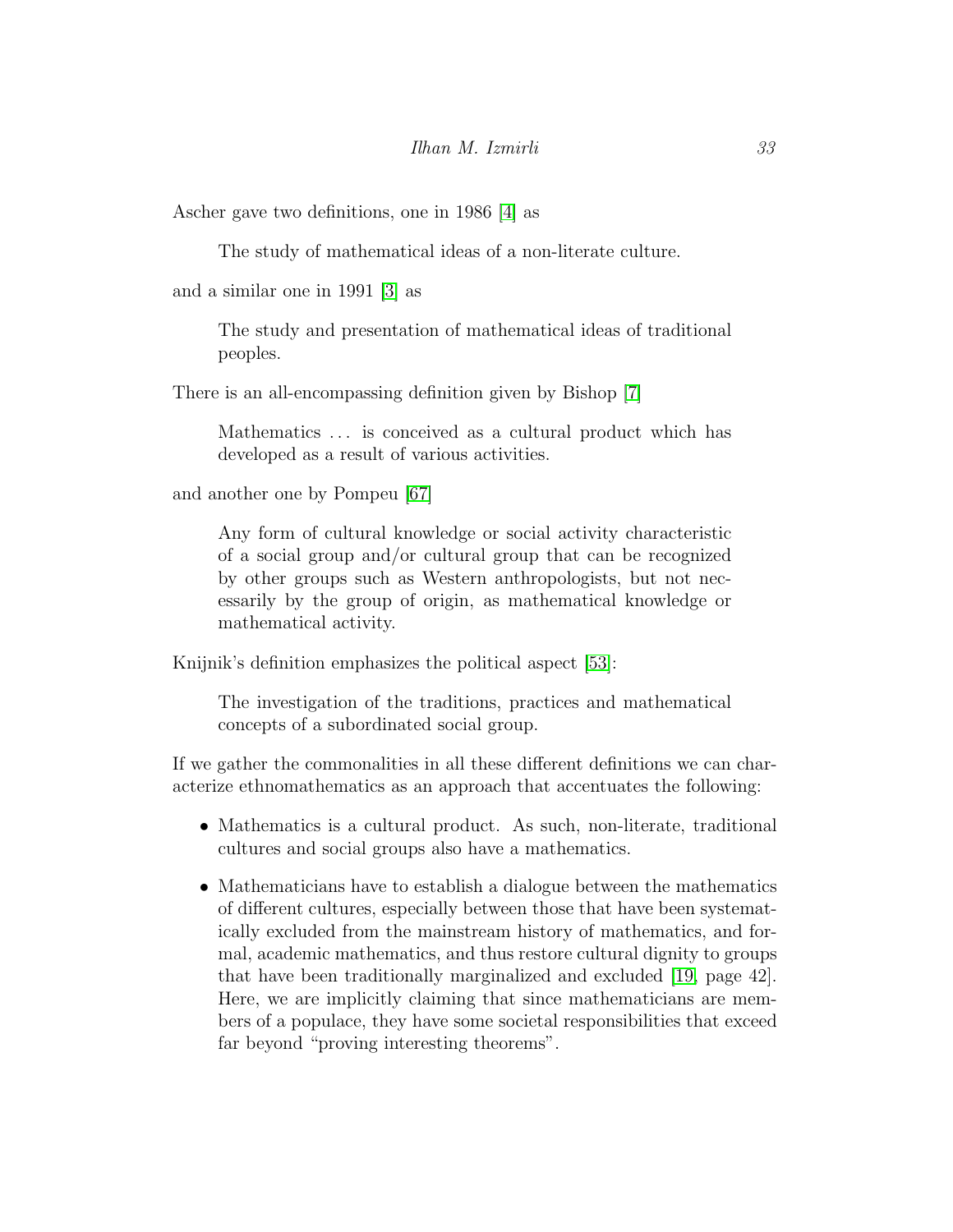- All quantitative and qualitative practices, such as counting, weighing and measuring, comparing, sorting and classifying, which have been accumulated through generations in diverse cultures, should be encompassed as legitimate ways of doing mathematics.
- People produce mathematical knowledge to humanize themselves. Mathematics, along with music, arts, literature, and sciences is a distinct product of human societies and as any other such cultural phenomenon, is vital to our being human.
- The history and the philosophy of mathematics constitute essential components of ethnomathematics.

The interpretation of these characteristics specific to pedagogy will be explored in Section [5.](#page-15-0)

#### 3.1. Ethnomathematics and History of Mathematics

An interdisciplinary and transcultural approach to the history of mathematics is important to address Eurocentrism, the oversimplified and yet the prevalent view that most worthwhile mathematics known and used today was developed in the Western world<sup>[7](#page-8-0)</sup>, and to, consequently, substantiate the fact that it took the contributions of numerous diverse civilizations throughout human history to compile mathematical ideas into a coherent whole.

Even the images of mathematicians presented in textbooks espouse and permeate the Eurocentric myth. For example, Euclid, who lived and studied in Alexandria, is not only referred to as Greek, but is depicted as a fair-skinned Westerner, even though there are no actual pictures of Euclid and no evidence to suggest that he was not a black Egyptian [\[60,](#page-23-4) page 104]. This discriminatory portrayal becomes even more palpable when some prominent scholars, such as Archimedes, Apollonius, Diophantus, Ptolemy, Heron, Theon, and his daughter Hypatia, whose mathematical backgrounds were the products of the scholarly environment created by the Egyptian/Alexandrian society, are referred to as Greek, whereas Ptolemy, whose work is depicted as more practical and applied, is often described as Egyptian [\[60\]](#page-23-4).

<span id="page-8-0"></span><sup>7</sup>And to some extent in the Near East, China and India. In a huge majority of books that deal with the history of mathematics, mathematics of Africa, South America, and the first nations of North America is hardly ever mentioned.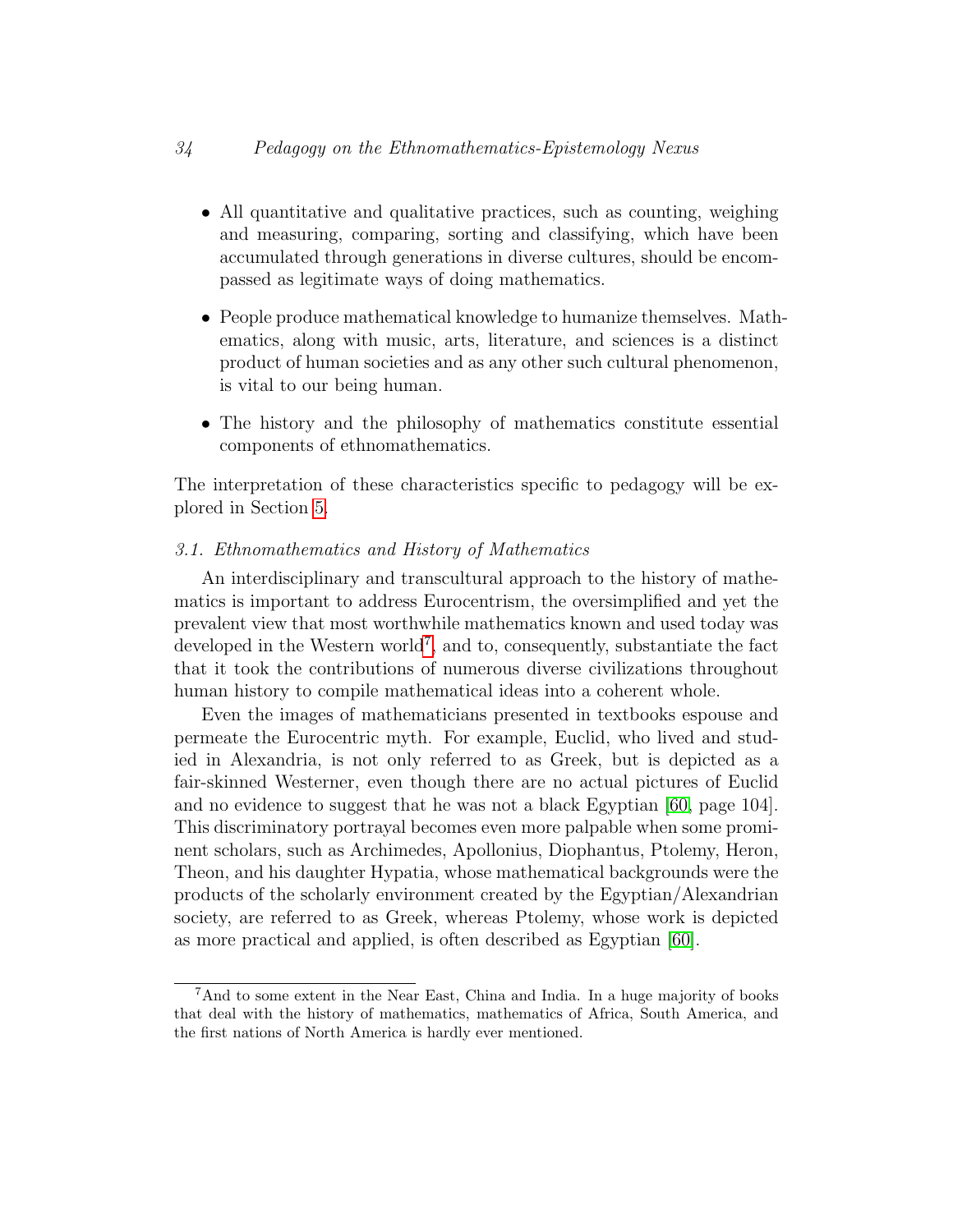Diop [\[22\]](#page-19-0) discusses a number of cases in which European scholars used this practical-theoretical hierarchy to deny the sophisticated mathematical knowledge of the ancient Egyptians. In the case of the Egyptian formula for the surface of a sphere  $s = 4\pi r^2$  demonstrated in problem 10 of the Papyrus of Moscow, Diop shows how Peet [\[66\]](#page-23-5) "lets his imagination run its course" in a "particularly whimsical effort" to avoid attribution of this mathematical feat to the Egyptians. Instead, Peet tries to demonstrate that problem 10 represents the formula for the surface of a half-cylinder, knowledge which is consistent with the less sophisticated mathematics he believed the Egyptians understood:

The conception of the area of a curved surface does not necessarily argue a very high level of mathematical thought so long as that area is one which, like that of the cylinder, can be directly translated into a plane by rolling the object along the ground (quoted in [\[40,](#page-21-3) page 198]).

Further, Diop points out that even Gillings, who argued forcefully for the sophisticated mathematical knowledge of the ancient Egyptians, gets caught up in the practical-theoretical dichotomy. After accepting the interpretation of problem 10 as the formula for the curved surface of a hemisphere, 1500 years ahead of Archimedes, Gillings speculates that [\[40,](#page-21-3) pages 200-201]:

Whether the scribe stumbled upon a lucky close approximation or whether their methods were the results of considered estimations over centuries of practical applications, we cannot of course tell.

It is certainly absurd to think the scribe "stumbled upon a lucky approximation", without any theoretical reasoning, to such complex mathematical knowledge. Diop [\[22\]](#page-19-0) remarks on how curious it is that

if the ancient Egyptians were merely vulgar empiricists who were establishing the properties of figures only through measuring, if the Greeks were the founders of rigorous mathematical demonstration, from Thales onwards, by the systemization of "empirical formulas' from the Egyptians they would not have failed to boast about such an accomplishment. [\[40,](#page-21-3) page 255]

Indeed, racism has impacted research on history of mathematics in such profound ways that some European scholars, irrationally, changed the date of the origination of the Egyptian calendar from 4241 to 2773 B.C.E., because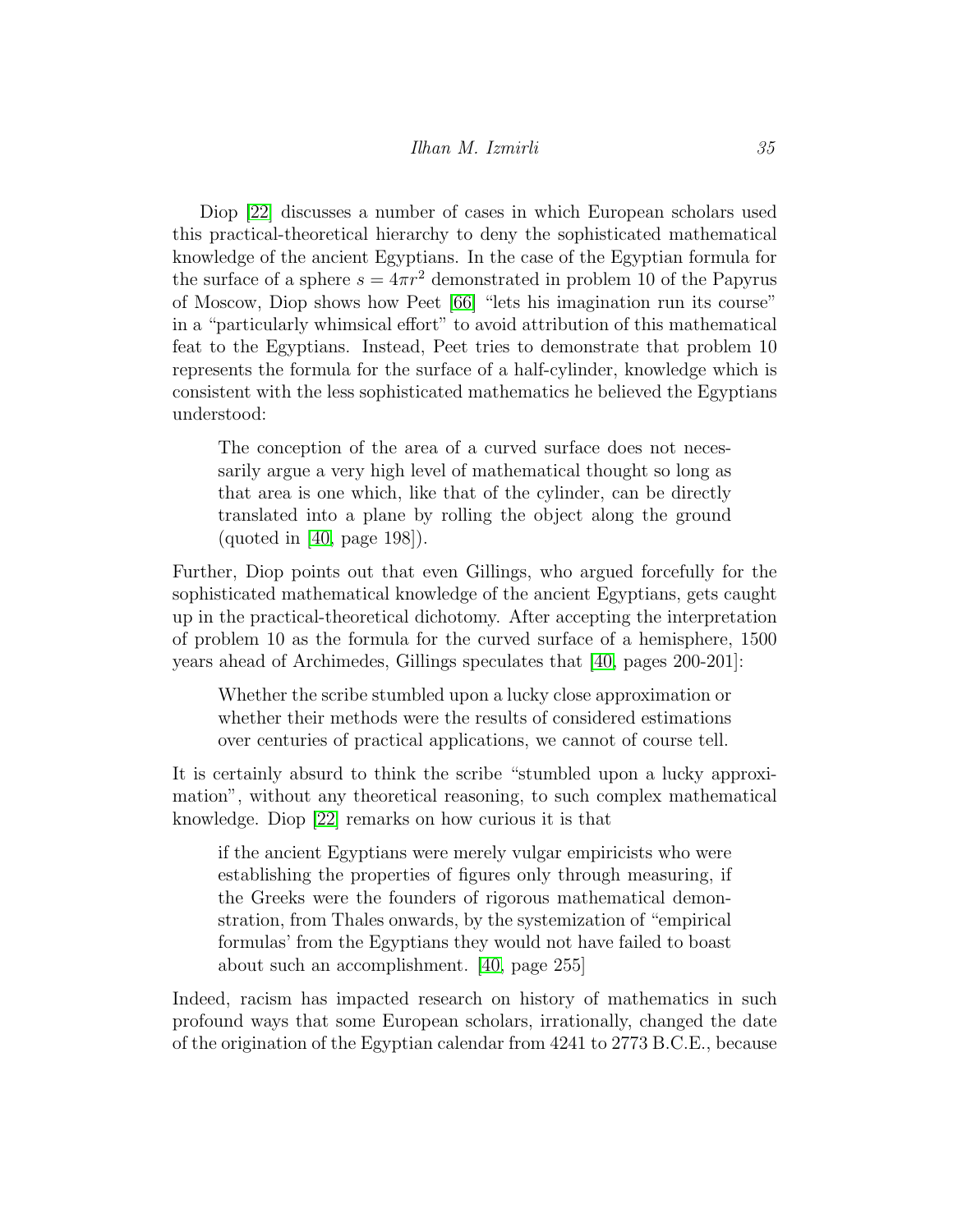such precise mathematical and astronomical work cannot be seriously ascribed to a people slowly emerging from neolithic conditions. [\[78,](#page-24-2) page 24]

Recently, there have been initiatives to remedy this historic transgression. Books and papers detailing the history of the mathematical developments of non-European civilizations, such as the Japanese [\[64\]](#page-23-6), Iraqi [\[75\]](#page-24-3), Egyptian [\[74\]](#page-24-4), Islamic [\[76\]](#page-24-5), Hebrew [\[57\]](#page-22-6), and Incan [\[41\]](#page-21-4), have proliferated, and the intuitive mathematical thinking of some other indigenous cultures have been thoroughly investigated [\[3,](#page-18-2) [9,](#page-18-4) [34,](#page-20-4) [37,](#page-21-2) [45,](#page-21-5) [49,](#page-22-7) [56,](#page-22-8) [81\]](#page-24-6).

More subtly and perhaps more perilously ubiquitous in the conventional presentation of the history of mathematics has been the characterization of mathematics as a male discipline that is to be practiced only by divinely anointed minds. This discriminatory approach, tacit and in most cases inadvertent, has hindered many, disproportionately people of color and women, from engaging in mathematics, and as such, as any other condition that prevents others from engaging in the process of inquiry, can be viewed as an act of violence [\[44,](#page-21-6) page 251].

History of mathematics is inundated by examples of sexism [\[45\]](#page-21-5). In 1732, the Italian philosopher Francesco Algarotti (1712–1764) wrote a book titled Neutonianismo per le dame (Newton for the Ladies).[8](#page-10-0) Algarotti believed that women were only interested in romance<sup>[9](#page-10-1)</sup>, and thus attempted to explain Newton's discoveries through a flirtatious dialogue between a Marquise (la marchesa di E\*\*\*) and her male companion (cavaliere).

When Sophie Germaine wanted to attend the Ecole Polytechnique, an institution reserved only for men, she had to assume the identity of a former male student at the academy, a certain Antoine-August Le Blanc. She went on to become a brilliant mathematician and physicist contributing to such diverse fields as number theory and elasticity. In fact, her exceptionally astute paper Memoir on the Vibrations of Elastic Plates established the foundations of the modern theory of elasticity. However, as H. J. Mozans, a

<span id="page-10-0"></span><sup>&</sup>lt;sup>8</sup>The full name of the text, which was published in Napoli in 1737, was Il newtonianismo per le dame ovvero dialoghi sopra la luce e i colori.

<span id="page-10-1"></span><sup>9</sup>See Mazzotti, Massimo. Bologna Science Classics on-line: Newton For Ladies.

Retrieved July 2011 from [http://www.cis.unibo.it/cis13b/bsco3/algarotti/](http://www.cis.unibo.it/cis13b/bsco3/algarotti/introbyed/algintrobyed.pdf) [introbyed/algintrobyed.pdf](http://www.cis.unibo.it/cis13b/bsco3/algarotti/introbyed/algintrobyed.pdf). The original book is kept in the Biblioteca Comunale dell'Archiginnasio, Bologna.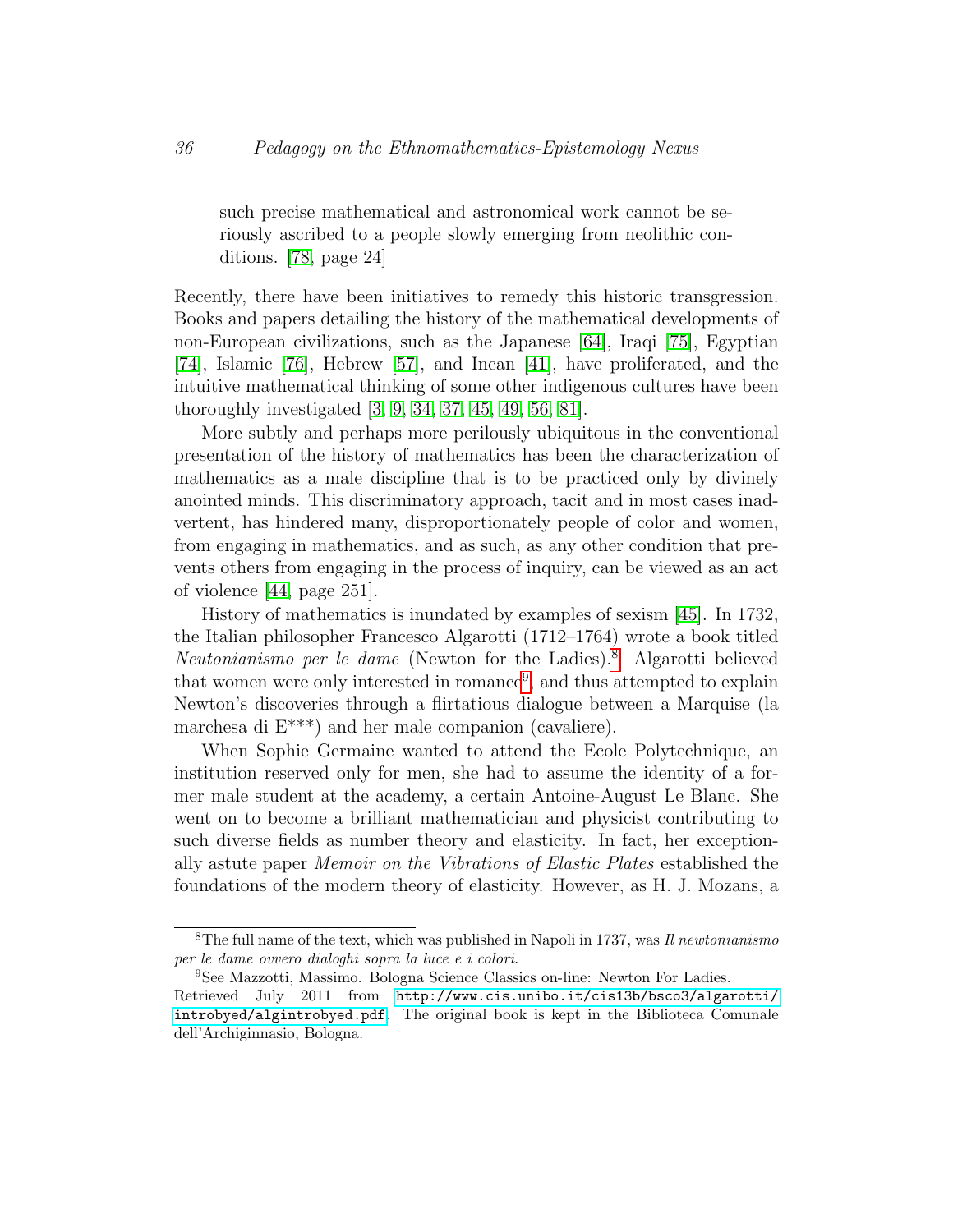### Ilhan M. Izmirli 37

historian and author of *Women in Science*, wrote in 1913<sup>[10](#page-11-0)</sup>

All things considered, she was probably the most profoundly intellectual woman that France has ever produced. And yet, strange as it may seem, when the state official came to make out her death certificate, he designated her as a "rentière-annuitant" (a single woman with no profession) – not as a "mathématicienne." Nor is this all. When the Eiffel Tower was erected, there was inscribed on this lofty structure the names of seventy-two savants. But one will not find in this list the name of that daughter of genius, whose researches contributed so much toward establishing the theory of the elasticity of metals – Sophie Germain. Was she excluded from this list for the same reason she was ineligible for membership in the French Academy – because she was a woman? If such, indeed, was the case, more is the shame for those who were responsible for such ingratitude toward one who had deserved so well of science, and who by her achievements had won an enviable place in the hall of fame. (Mozans, quoted in [\[65,](#page-23-7) page 42]).

Racism, sexism, and intellectual elitism in mathematics are, in part, instigated by the different values attributed to practical and to theoretical work, which in turn stem from our inability to see that the creation and development of mathematics and the concrete needs of societies have been inextricably interconnected. For example, in ancient agricultural societies, the need for recording information as to when to plant certain crops gave rise to the development of calendars, and as African women, for the most part, were the first farmers, they were most probably the first people involved in the struggle to observe and understand nature, and therefore, to contribute to the development of mathematics [\[2\]](#page-18-5). These points are tenaciously endorsed by D'Ambrosio [\[13,](#page-18-6) [14,](#page-19-3) [20\]](#page-19-9) and Frankenstein and Powell [\[29\]](#page-20-5).

#### 3.2. Ethnomathematics and Philosophy of Mathematics

A lucid and intelligible acquaintance with the philosophy of mathematics is paramount to one's gaining full consciousness of the cultural nature of mathematics – any debate about the cultural nature of mathematics will

<span id="page-11-0"></span><sup>10</sup>Mozans, H.J. 1974. Woman in Science. Cambridge: MIT Press.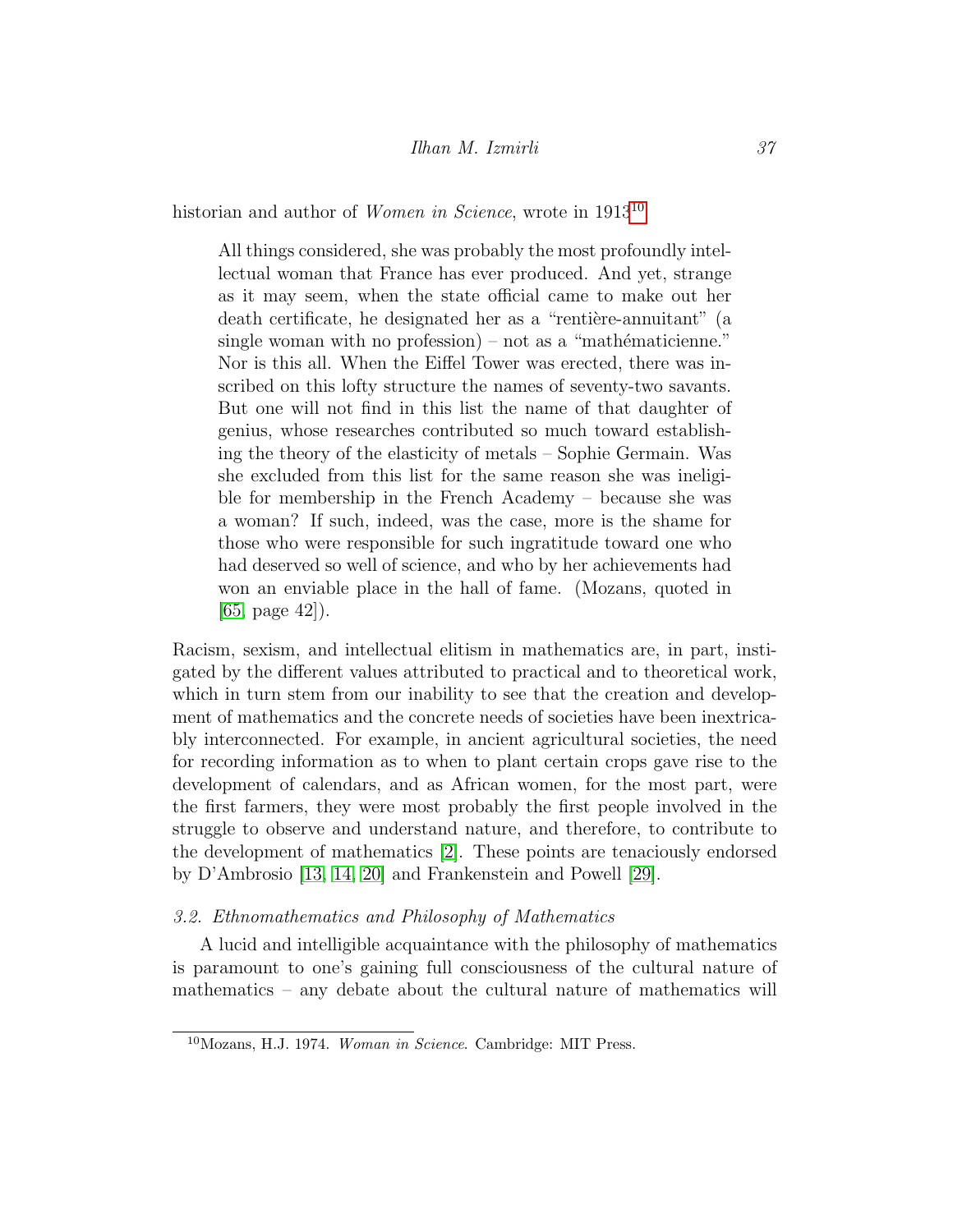ultimately lead to an examination of the nature of mathematics itself. One of the most controversial topics in this area is whether mathematics is culturefree (the Realist-Platonist school) or a culture-laden (Social Constructivists), that is, whether ethnomathematics is part of mathematics or not.<sup>[11](#page-12-0)</sup> Barton, who has offered the core of research about ethnomathematics and philosophy, asks whether "ethnomathematics is a precursor, parallel body of knowledge or precolonized body of knowledge" to mathematics and if it is even possible for us to identify all types of mathematics based on a Western-epistemological foundation [\[6\]](#page-18-7).

Indeed, most of us are limited by our own mathematical and cultural frameworks, and this, for the most part, compels us to reformulate the mathematical ideas of other cultures within our own structural restrictions, and raises a "demarcation" question of determining what distinguishes mathematical from non-mathematical ideas. It is also quite possible for many ethnomathematical ideas to evade notice simply because they lack similar Western mathematical counterparts, for example, Russian peasant multiplication and Egyptian division. There are also many interesting games of mathematical nature. A mathematical game found in West Africa is to draw a certain figure by a line that never ends until it closes the figure by reaching the starting point (that is one is constructing an Eulerian path on a graph. Children usually use sticks to draw these in the dirt or sand. The African board game called mancala is comparable to chess and requires high levels of mathematical reasoning. Another example is the way mathematics appears through symmetries. Woven designs in cloth may exhibit one of the seventeen kinds of plane symmetry groups [\[12\]](#page-18-8).

#### 3.3. Ethnomathematics and Pedagogy of Mathematics

Since in our opinion education is not about conservation and duplication, but about critique and transformation, each aspect of the educational process (teaching, learning, and curriculum) heavily impinges on cultural values, and

<span id="page-12-0"></span><sup>&</sup>lt;sup>11</sup>This needs much deeper discussion and will be analyzed more fully in another paper. For some, ethnomathematics is an ideological stance rather than an independent field of inquiry. For those who interpret it as the "mathematics of the other", it can be viewed as an interdisciplinary field which combines anthropology and mathematics. However, the main question is indeed a philosophical one of defining mathematics: Is mathematics just a collection of abstract theories and constructs or is mathematics a social and cultural construct?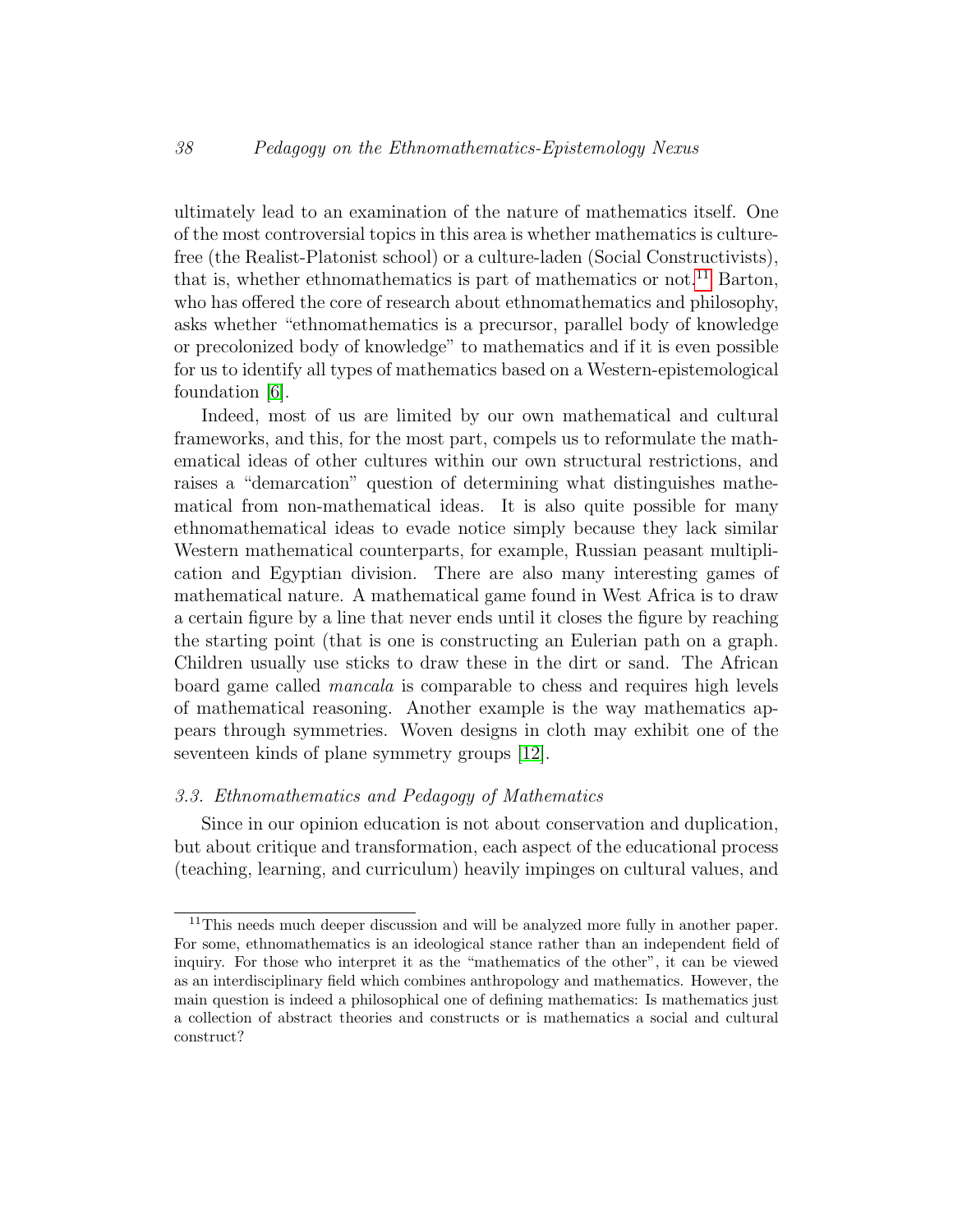consequently, on the political and social dynamics of a culture, and vice versa.[12](#page-13-0)

If we agree that individuals and cultures are active participants in the act of learning and creating mathematics, we must then, naturally, reject the prevailing methods of teaching which treat mathematics as a deductively discovered, pre-existing body of knowledge. This, in turn, necessitates a multicultural approach to mathematics, which can best be defined as exposing students to the mathematics of different cultures so as to increase their social awareness, to reinforce cultural self-respect, and to offer a cohesive view of cultures.

The ethnomathematical perspective is cognizant and receptive of the impact of various cultural conventions and inclinations, including linguistic practices, social and ideological surroundings, for doing and learning mathematics. It regards mathematics education as a potent structure that helps learners and teachers to critique and transform personal, social, economic, and political constructs and other cultural patterns.

#### 4. The Ethonomathematics–Epistemology Connection

It is customary for a mathematician to accentuate the difference between practical and theoretical mathematics, a schism that can tenuously be traced to the historically persistent existence of intellectual elitism that has regarded mathematical discovery as a rigorous application of deductive logic and most prodigious research as belonging to the domain of theoretical mathematics. For example, we tend to dismiss mathematical discoveries of Mesopotamia as mere simple applications and venerate Greek mathematics for its theoretical rigor.[13](#page-13-1) This elitism, combined with racism, considers non-intuitive, nonempirical logic a unique product of European and Greek mathematics, and

<span id="page-13-0"></span> $12$ This view is shared by several educators of mathematics. See for example, [\[5,](#page-18-9) [36,](#page-20-6) [38,](#page-21-7) [61,](#page-23-8) [25\]](#page-19-10).

<span id="page-13-1"></span><sup>&</sup>lt;sup>13</sup>For example, great English mathematician G.H. Hardy writes in his famous A Mathematician's Apology

The Greeks were the first mathematicians who are still "real" to us to-day. Oriental mathematics may be an interesting curiosity, but Greek mathematics is the real thing. The Greeks first spoke a language which modern mathematicians can understand: as Littlewood said to me once, they are not clever schoolboys or "scholarship candidates", but "Fellows of another college".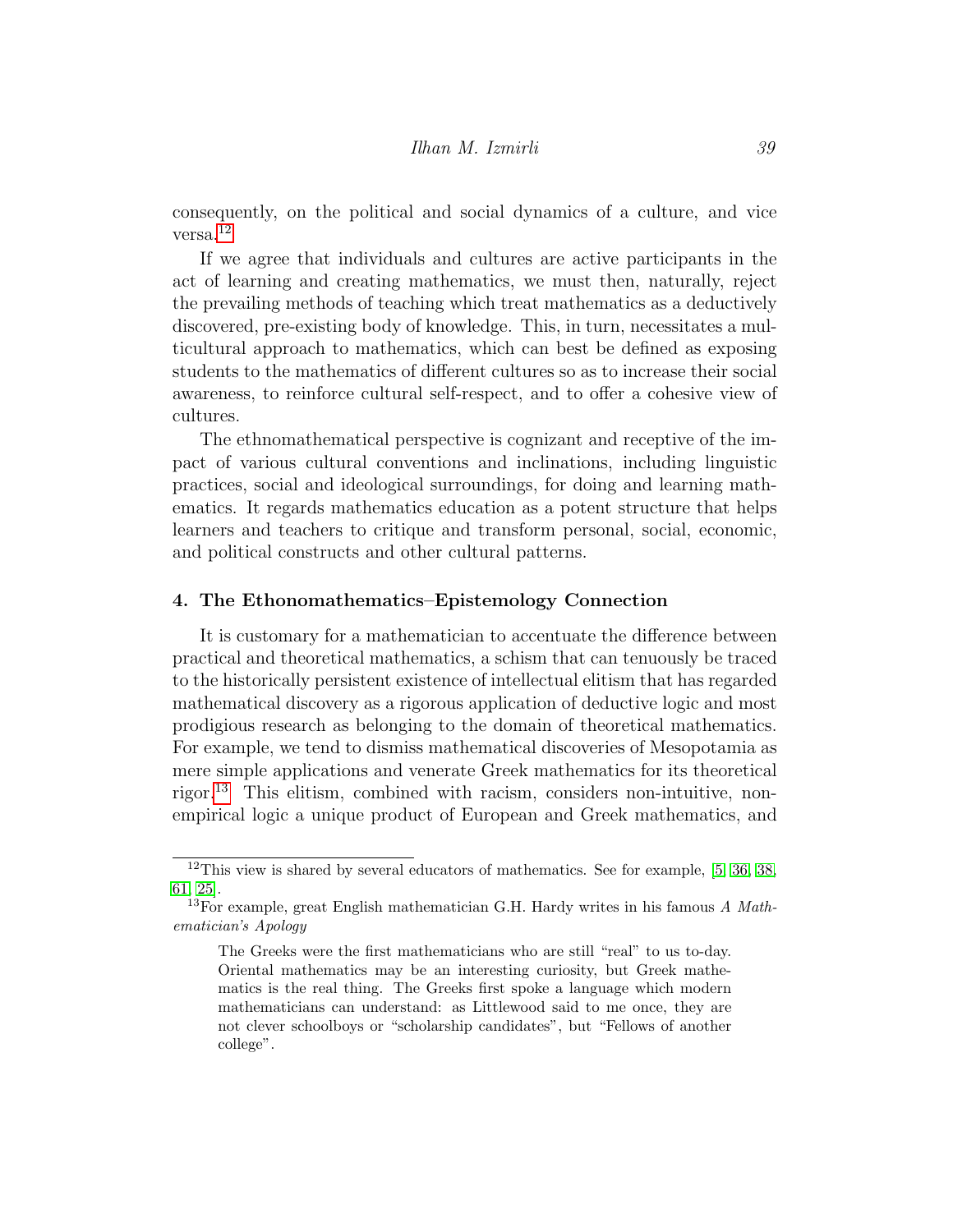undermines mathematics of other cultures merely as simple applications of certain procedures as opposed to generalizations and proofs. See [\[48\]](#page-21-8) for an elaboration of this argument.

The role of epistemology is to remind us that "proof" has different meanings, depending on the context and the state of development of the subject. See [\[47\]](#page-21-9) for an analysis of this assertion. To suggest that because existing documentary evidence does not exhibit the deductive axiomatic logical inference characteristic of much of modern mathematics, some cultures did not have a concept of proof, would be misleading. Indeed, inaccurate and impetuous assumptions on the use of mathematics and deductive reasoning by other groups can lead to flawed inferences. For instance, if a person agrees to exchange an object A for an object B, but does not agree to exchange two A's for two B's, this is not to be immediately interpreted as this person cannot perform simple multiplication as a narrow application of rational thought would imply. There might many other reasons – arguably, all equally logical. For example, it might very well be the case that in that person's opinion, the objects were not uniform: the second B was not as valuable as the first one, or the person needed the second A and wanted to keep it, and so on.

#### 4.1. Considering interactions between culture and mathematical knowledge

Since knowledge is not static, and since objectivity and subjectivity, and reflection and action are dialectically connected, educators have to consider culture and context – daily customs, language, and ideology – as inseparable from the practice of learning mathematics. All people are cultural actors, and thus, mathematics, a cultural product, is created by humans in the midst of culture; it involves counting, locating, measuring, designing, playing, devising, and explaining [\[7\]](#page-18-3), and is not to be restricted to academic mathematics. There is substantial research to ascertain that unschooled individuals, in their daily practice, develop accurate strategies for performing mental arithmetic. For example, Ginsburg, Posner, and Russell [\[43\]](#page-21-10) have shown that unschooled children of Dioula, an Islamic people of Ivory Coast, develop similar competence in mental addition as those who attend school. Research on Brazilian children who worked in their parents' markets, showed that

performance on mathematical problems embedded in real life contexts was superior to that on school-type word problems and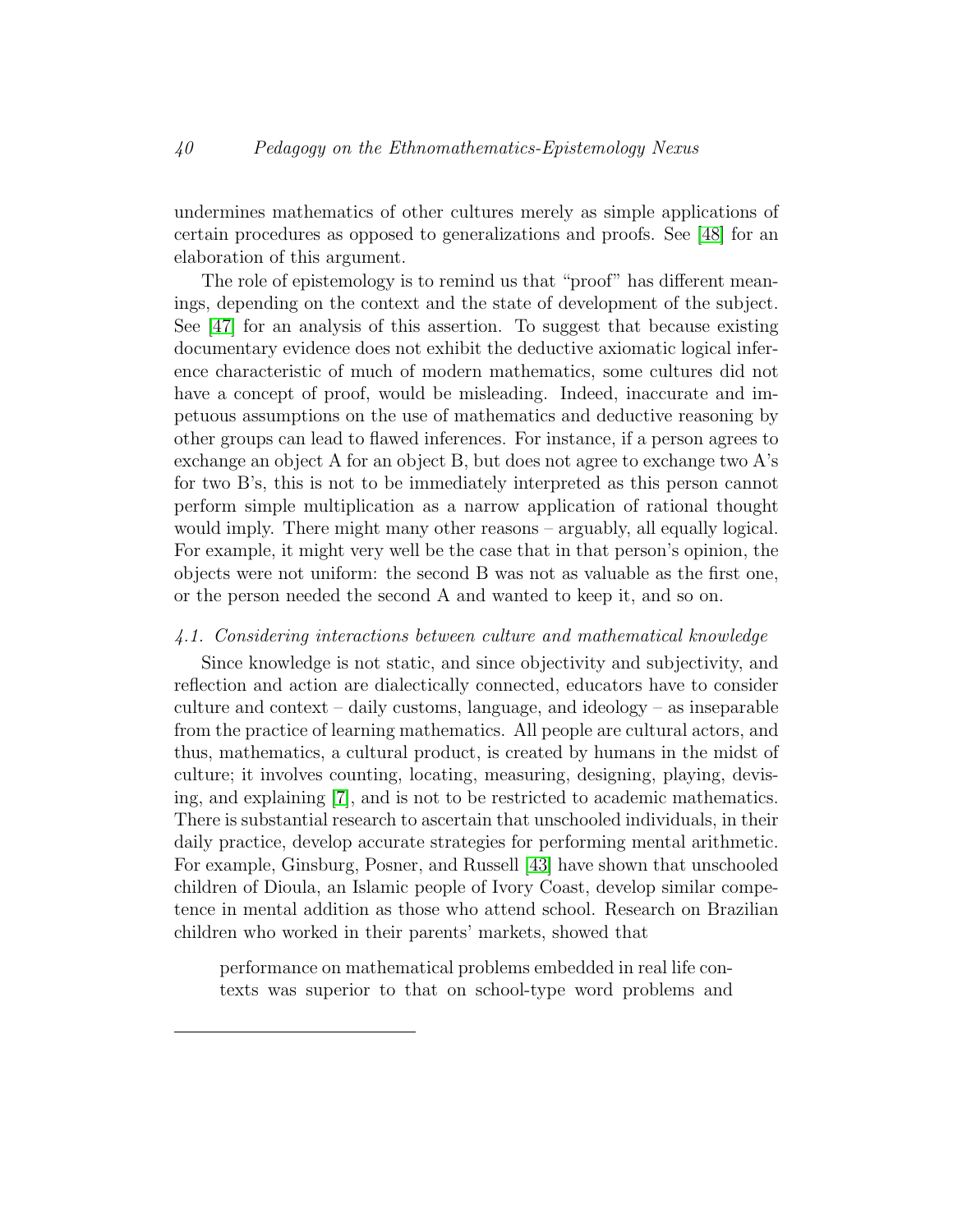context-free computational problems involving the same numbers and operations. [\[10,](#page-18-10) page 21]

Walkerdine [\[79\]](#page-24-7) goes on to suggest that to learn school mathematics, children must learn to treat all applications, all practices as undifferentiated aspects of a value-free, neutral, and rational experience. Because of this suppression of reference, the discourse of mathematics in schools supports an ideology of rational control, of reason over emotion, and of scientific over everyday knowledge. But even these "reference-free" mathematical concepts are shaped by specific philosophical and ideological orientations. For example, Martin [\[62,](#page-23-9) page 210] analyzes how the intense antagonism to "rationality" which existed in the German Weimar Republic after World War I pressured the quantum physicists to search for the Copenhagen interpretation and its associated mathematical framework.

The salient point of our discussion is that ideas do not exist independent of social context. The social and intellectual relations of individuals to nature, to the world, and to political systems, influence mathematical ideas. The seemingly non-ideological character of mathematics is reinforced by a history which has labeled alternative conceptions as non-mathematical [\[62\]](#page-23-9).

#### <span id="page-15-0"></span>5. A Modest Proposal

The preceding arguments should not be interpreted as a concerted condemnation of European mathematics - undoubtedly, the West has played an enormous role in the advancement of mathematical sciences; indeed, classical mechanics was developed solely by European mathematicians - but rather as an understanding that all cultures have contributed at different degrees, at different times, in different styles, to the massive compilation of ideas and procedures that we call mathematics. We have to understand and respect these differences and stop assuming that the same criteria can be applied to distinguish what counts as knowledge in different societies. For example, in some societies

There are no distinct separations between science and religion, philosophy and psychology, history and mythology. All of these are viewed as one reality and are closely interwoven into the fabric of daily life. [\[1,](#page-17-0) page 43]

More research needs to be done to uncover how the logic of all peoples can interact with each other to help us all understand our natural and social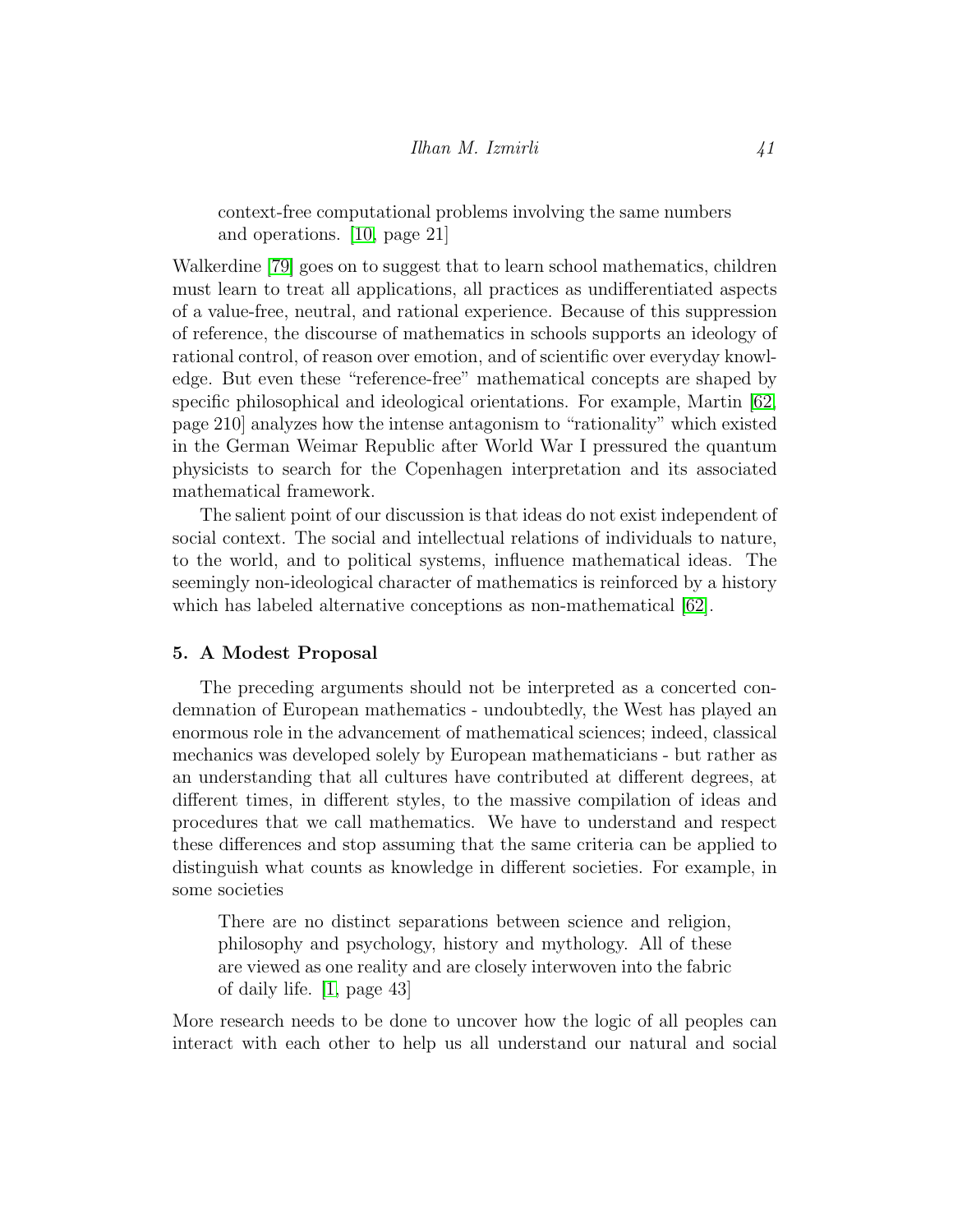environment and act more effectively in the world. One place for mathematics teachers to start this research is with students' ethnomathematics. Classrooms are rich samples of the diversities in societies, and these cultural diversities can be employed to introduce some basic mathematical concepts in ways meaningful to these students. See [\[71,](#page-24-8) [72\]](#page-24-9) for more information. For a specific example, consider the book African Fractals [\[23\]](#page-19-11) by Ron Eglash, which was based on interviews with African designers, artists, and scientists. Eglash investigated and found many examples of fractals in African architecture, traditional hairstyling, textiles, sculpture, painting, carving, metalwork, religion, games, quantitative techniques, and symbolic systems.

There is a need to empower all actors in various settings of mathematics education. Not only should students and instructors evaluate other students' work, but students should critique instructors' pedagogical approaches [\[70\]](#page-23-10). To give authority to the students and to incorporate their perspectives in transforming mathematics pedagogy, instructors must begin by listening to  $\mu$ <sup>[14](#page-16-0)</sup> and finding in-depth ways to incorporate their perspectives into educational research. In such a revolutionary pedagogy, as we listen to students' themes, we organize them using our critical and theoretical frameworks, and we re-present them as problems challenging students' previous perceptions. We also suggest themes that may not occur to our students, themes we judge are important to shattering the commonly held myths about the structure of society and knowledge that interfere with the development of critical consciousness.

To achieve these goals, we must implement some changes in our philosophy and pedagogy of mathematics.

We must cultivate a philosophy of mathematics that realizes that mathematics is

- (i) One (but not the only) way of understanding and learning about the world;
- (ii) Not a static, neutral, and determined body of knowledge; instead, it is knowledge that is culture-laden;
- (iii) A human enterprise in which understanding results from actions; in which process and product, theory and practice, description and analysis, and practical and abstract knowledge are impeccably interconnected [\[58\]](#page-22-9);

<span id="page-16-0"></span><sup>14</sup>For instance by non-departmental polls and surveys.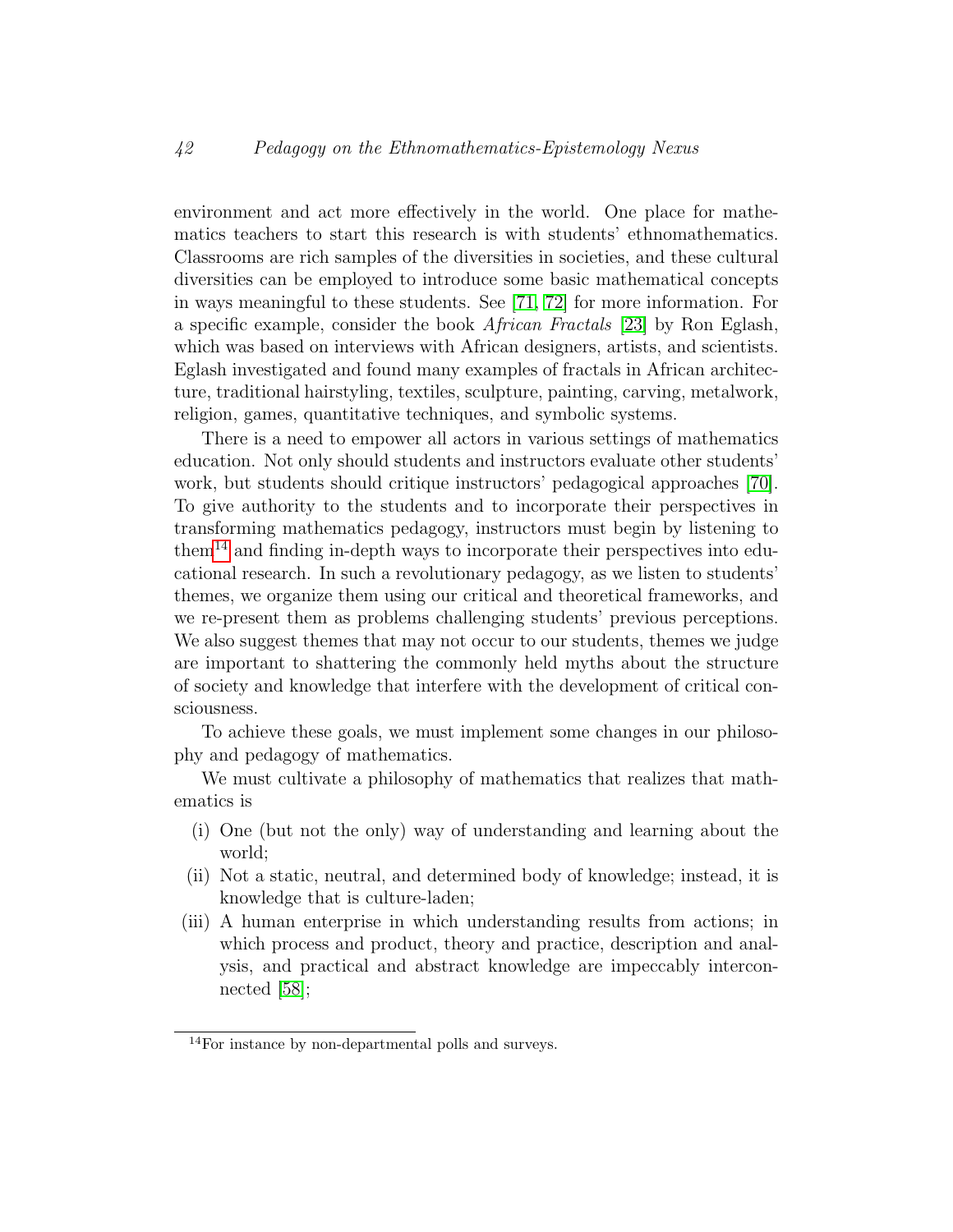(iv) In constant interaction with other disciplines, and its knowledge has social, economic, political, and cultural effects.

We must have a pedagogy of mathematics that is based on

- (i) Giving due status to hitherto excluded, marginalized, trivialized, and distorted contributions from all cultures;
- (ii) Recognizing and respecting the intellectual activity of students, to counter the present status quo where "the intellectual activity of those without power is always characterized as nonintellectual" [\[33\]](#page-20-7);
- (iii) Insisting that students take their own intellectual work seriously, and that they participate actively in the learning process [\[70\]](#page-23-10). Learners are not merely "accidental presences" [\[32\]](#page-20-8) in the classroom, but are active participants in the educational dialogue, capable of advancing the theoretical understanding of others as well as themselves.
- (iv) Realizing that learners are of various genders, of diverse ethnicities, of different sexual orientations, and that they come from a variety of ethnic, cultural, and economic background, have made different life choices and that people teach and learn from these corresponding perspectives;
- (v) Believing that most cases of learning problems or low achievements in schools can be explained primarily in social, economic, political, and cultural contexts [\[42\]](#page-21-11);
- (vi) Rejecting racism, sexism, ageism, heterosexism, and other alienating institutional structures and attitudes;
- (vii) Understanding that no definition is static or complete, and that all definitions are unfinished. Mathematics, as well as language, grows and changes as the conditions of our social, economic, political, and cultural reality change.

We believe these proposed changes in the way academic mathematicians regard philosophy and pedagogy of mathematics will facilitate students' understanding of the cultural aspects, and consequently the major themes of mathematics.

#### References

<span id="page-17-0"></span>[1] Adams III, H. H. 1983. "African observers of the universe: The Sirius question". In I. V. Sertima (Ed.), Blacks in science: Ancient and modern (pages 27–46). New Brunswick, NJ: Transaction.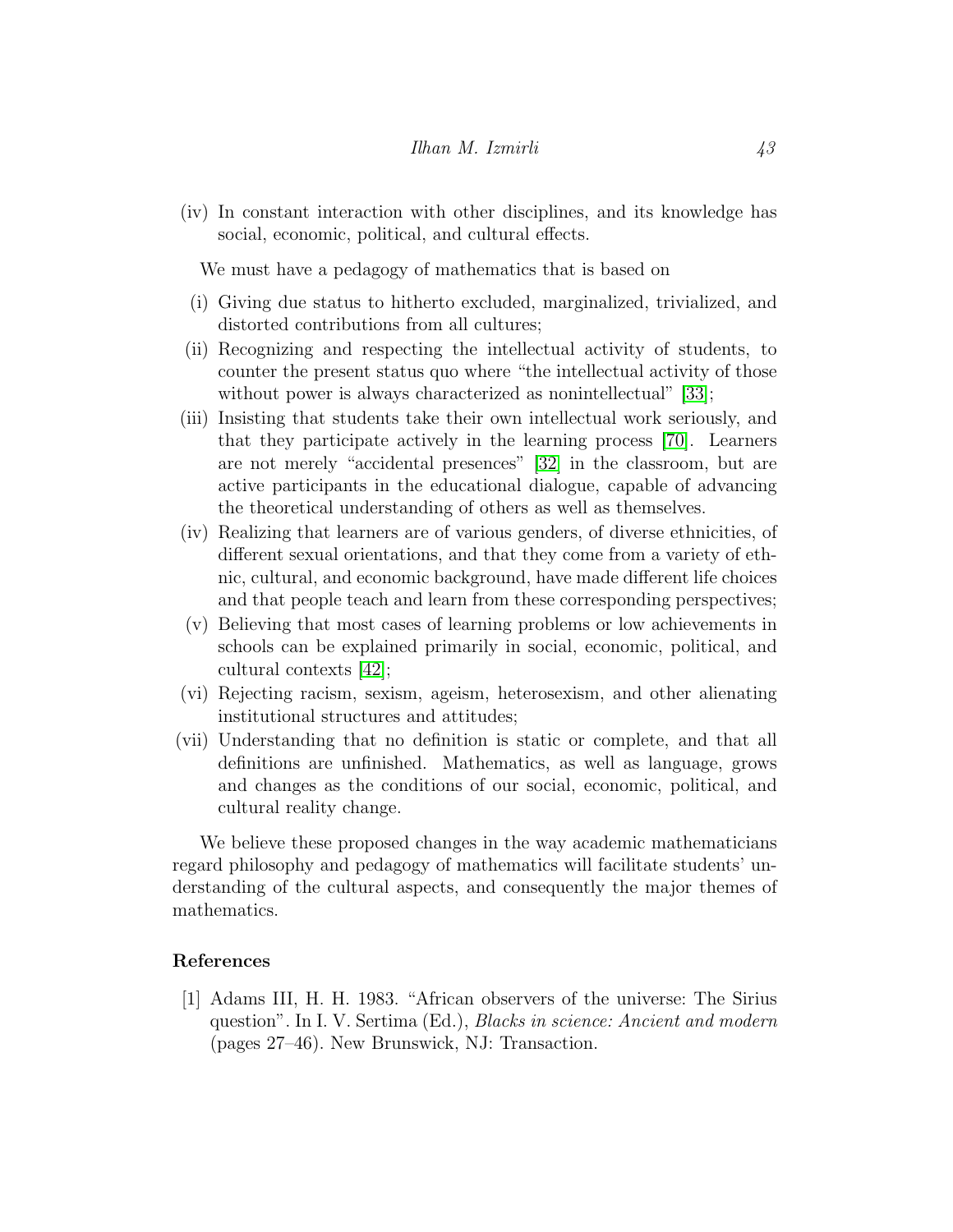- <span id="page-18-5"></span>[2] Anderson, S. E. 1990. "Worldmath curriculum: Fighting eurocentrism in mathematics". Journal of Negro Education, 59(3), 348-359.
- <span id="page-18-2"></span>[3] Ascher, Marcia. 1991. Ethnomathematics: A Multicultural View of Mathematical Ideas. Pacific Grove, Calif.: Brooks/Cole.
- <span id="page-18-1"></span>[4] Ascher, M. and R. Ascher. 1986. "Ethnomathematics". History of Science, 24, 125-144.
- <span id="page-18-9"></span>[5] (Nelson-) Barber, S. and E. Estrin. 1995. "Bringing Native American Perspectives to Mathematics and Science Teaching". Theory into Prac*tice*, textbf $34(3)$ , 174–185.
- <span id="page-18-7"></span>[6] Barton, B. 1995. "Making sense of ethnomathematics: Ethnomathematics is making sense". Educational Studies in Mathematics, 31(1-2), 201- 233.
- <span id="page-18-3"></span>[7] Bishop, A.J. 1988. "Mathematics education in its cultural context", Educational Studies in Mathematics, 19 2:179–191.
- <span id="page-18-0"></span>[8] Bredo, E. and W. Feinberg. (Ed.). 1982. Knowledge and values in social and educational research. Philadelphia, PA: Temple.
- <span id="page-18-4"></span>[9] Carraher D. W. 1991. "Mathematics in and out of school: A selective review of studies from Brazil". In M. Harris (Ed.). Schools, mathematics, and work. London: Falmer, pages 169–201.
- <span id="page-18-10"></span>[10] Carraher, T. N., Carraher, D. W. and A. D. Schliemann. 1985. "Mathematics in the streets and in schools". British Journal of Developmental Psychology, 3, 21-29.
- [11] Carraher, T. N., and A, D. Schliemann. 1985. "Computation routines prescribed by schools: Help or hindrance?", Journal for Research in Mathematics Education,  $16(1)$ , 37-44.
- <span id="page-18-8"></span>[12] Crowe, Donald W. 1973. "Geometric symmetries in African art". Section 5, Part II, in Zaslavsky (1973).
- <span id="page-18-6"></span>[13] D'Ambrosio, U. 1980. "Mathematics and society: Some historical considerations and pedagogical implications". In International Journal of Behavioral Development, 11, 479–488.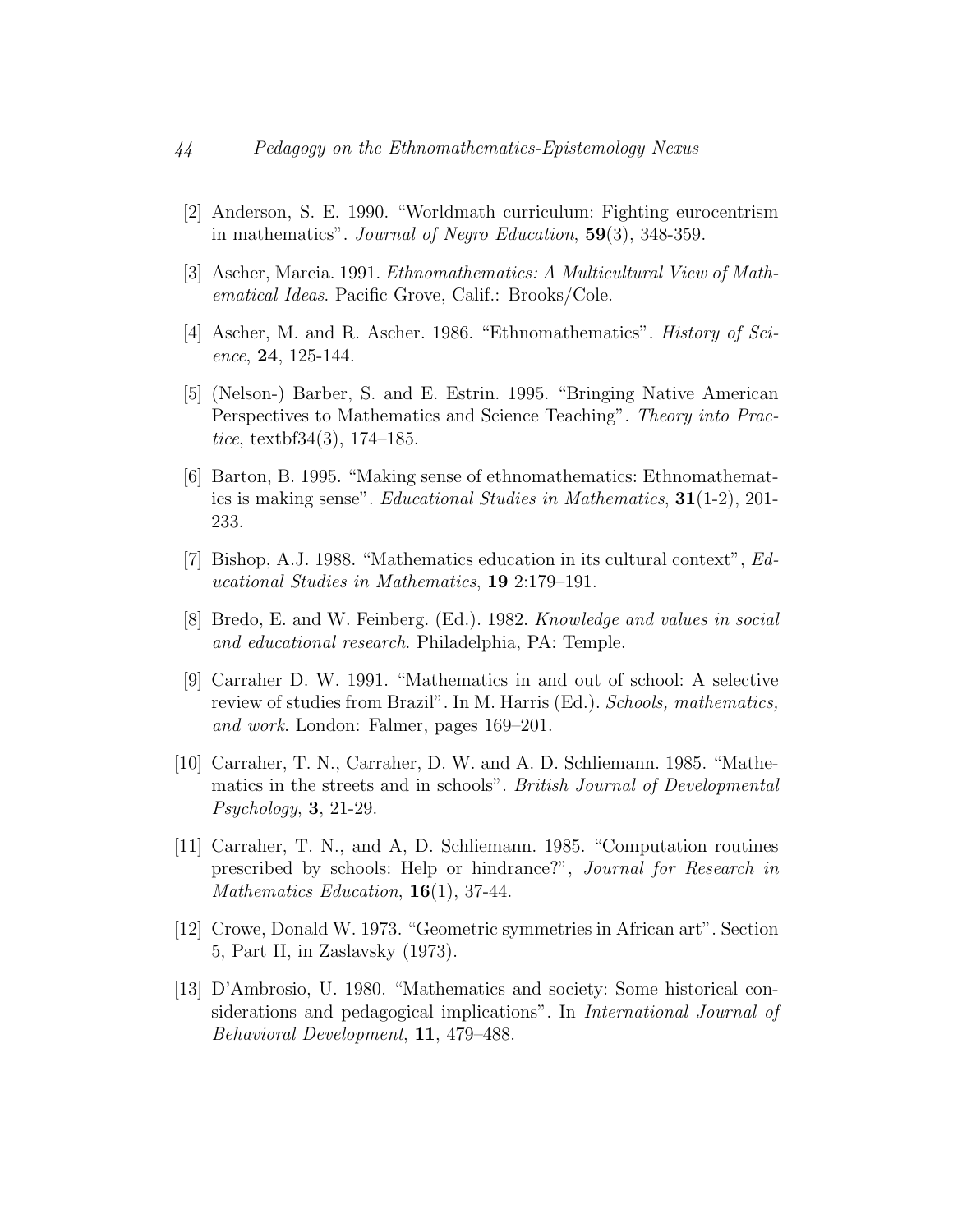- <span id="page-19-3"></span>[14] D'Ambrosio, U. 1985. "Ethnomathematics and its place in the history and pedagogy of mathematics". For the Learning of Mathematics,  $5(1)$ , 44-48.
- <span id="page-19-4"></span>[15] D'Ambrosio, U. 1987. "Reflections on ethnomathematics". International Study Group on Ethnomathematics Newsletter, 3(1), 3-5.
- <span id="page-19-5"></span>[16] D'Ambrosio, U. 1988. "Ethnomathematics: A research program in the history of ideas and in cognition". International Study Group on Ethnomathematics Newsletter,  $4(1)$ , 5-8.
- <span id="page-19-6"></span> $[17]$  D'Ambrosio, U. 1990. *Etnomatemática: Arte ou técnica de explicar e* conhecer. São Paulo: Editora Ática.
- <span id="page-19-7"></span>[18] D'Ambrosio. 1999. "Literacy, Matheracy, and Technoracy: A Trivium for Today". Mathematical Thinking and Learning 1(2), 131-153.
- <span id="page-19-8"></span>[19] D'Ambrosio, U. 2001. *Etnomatemática: Elo entre as tradições e a mod*ernidade [Ethnomathematics: Link between tradition and modernity]. Belo Horizonte, MG: Autntica.
- <span id="page-19-9"></span>[20] D'Ambrosio, U. 2001. "What is ethnomathematics and how can it help children in schools?" Retrieved from [http://etnomatematica.](http://etnomatematica.univalle.edu.co/articulos/Ambrosio1.pdf) [univalle.edu.co/articulos/Ambrosio1.pdf](http://etnomatematica.univalle.edu.co/articulos/Ambrosio1.pdf) accessed July 28, 2011.
- <span id="page-19-2"></span>[21] Diesterweg, F.A.W. 1962. Wegweiser zur Bildung fuer deutsche Lehrer und andere didactische Schriften. Berlin.
- <span id="page-19-0"></span>[22] Diop, C. A. 1991. Civilization or barbarism: An authentic anthropology. Brooklyn, NY: Lawrence Hill.
- <span id="page-19-11"></span>[23] Eglash, Ron. 1999, African Fractals: Modern Computing and Indigenous Design. New Brunswick: Rutgers University Press.
- <span id="page-19-1"></span>[24] Fasheh, M. 1988. "Mathematics in a social context: Math within education as praxis versus within education as hegemony". In C. Keitel, P. Damerow, A. Bishop, & P. Gerdes (Ed.), *Mathematics*, *education*, and society (pages 84-86). Paris: UNESCO.
- <span id="page-19-10"></span>[25] Flores, A. 1997. "Si Se Puede, 'It can be done': Quality Mathematics in More Than One Language". In Multicultural and Gender Equality in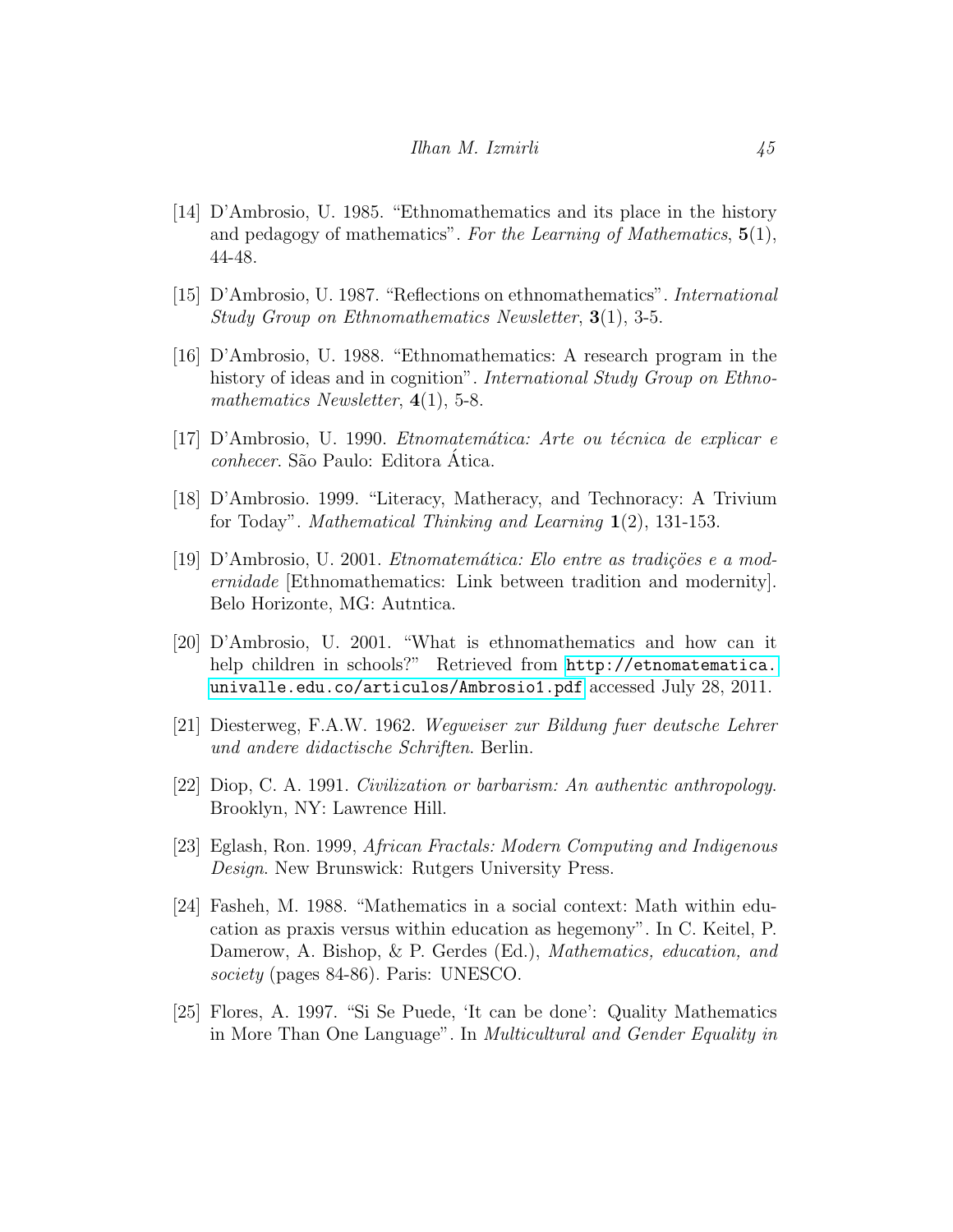the Mathematics Classroom: The Gift of Diversity. Yearbook, NCTM, Reston, VA, 181–191.

- [26] Frankenstein, M. 1987. "Critical mathematics education: An application of Paulo Freire's epistemology". In I. Shor (ed.), Freire for the classroom (pages 180-210). Portsmouth, NH: Boynton/Cook.
- [27] Frankenstein, M. 1989. Relearning mathematics: A different third R-Radical maths. London: Free Association.
- <span id="page-20-2"></span>[28] Frankenstein, M. 1997. "In Addition to the Mathematics: Including Equity Issues to the Curriculum". In J. Trentacosta (Ed.),Multicultural and Gender Equity in the Mathematics Classroom: The Gift of Diversity (1997 Yearbook). Reston, VA: National Council of Teachers of Mathematics.
- <span id="page-20-5"></span>[29] E. Frankenstein and Powell. 1994. "Toward liberatory mathematics: Paulo Freire's epistemology and ethnomathematics". In Mc Laren, P. L. and C. Lankshear (eds.) Politics of liberation: Paths from Freire. London: Routledge., 74–99.
- <span id="page-20-1"></span>[30] Freire, P. 1970. *Pedagogy of the oppressed*. New York: Seabury.
- <span id="page-20-0"></span>[31] Freire, P. 1973. Education for critical consciousness. New York: Seabury.
- <span id="page-20-8"></span>[32] F. Friere, P. 1982. Education for consciousness. New York: Continuum.
- <span id="page-20-7"></span>[33] Freire, P., Macedo, D. 1987. Literacy: Reading the word and the world. South Hadley, MA: Bergin & Garvey.
- <span id="page-20-4"></span>[34] Gay, John and Michael Cole. 1967. The new mathematics and an old culture. A study of learning among the Kpelle of Liberia. New York: Holt, Rinehart and Winston.
- <span id="page-20-3"></span>[35] Gerdes, P. 1985. "Conditions and strategies for emancipatory mathematics education in underdeveloped countries". For the Learning of Mathematics, 5(1), 15-20.
- <span id="page-20-6"></span>[36] Gerdes, Paulus. 1988b. "On culture, geometrical thinking, and mathematics education". Educational Studies in Mathematics, 19 3:137–162.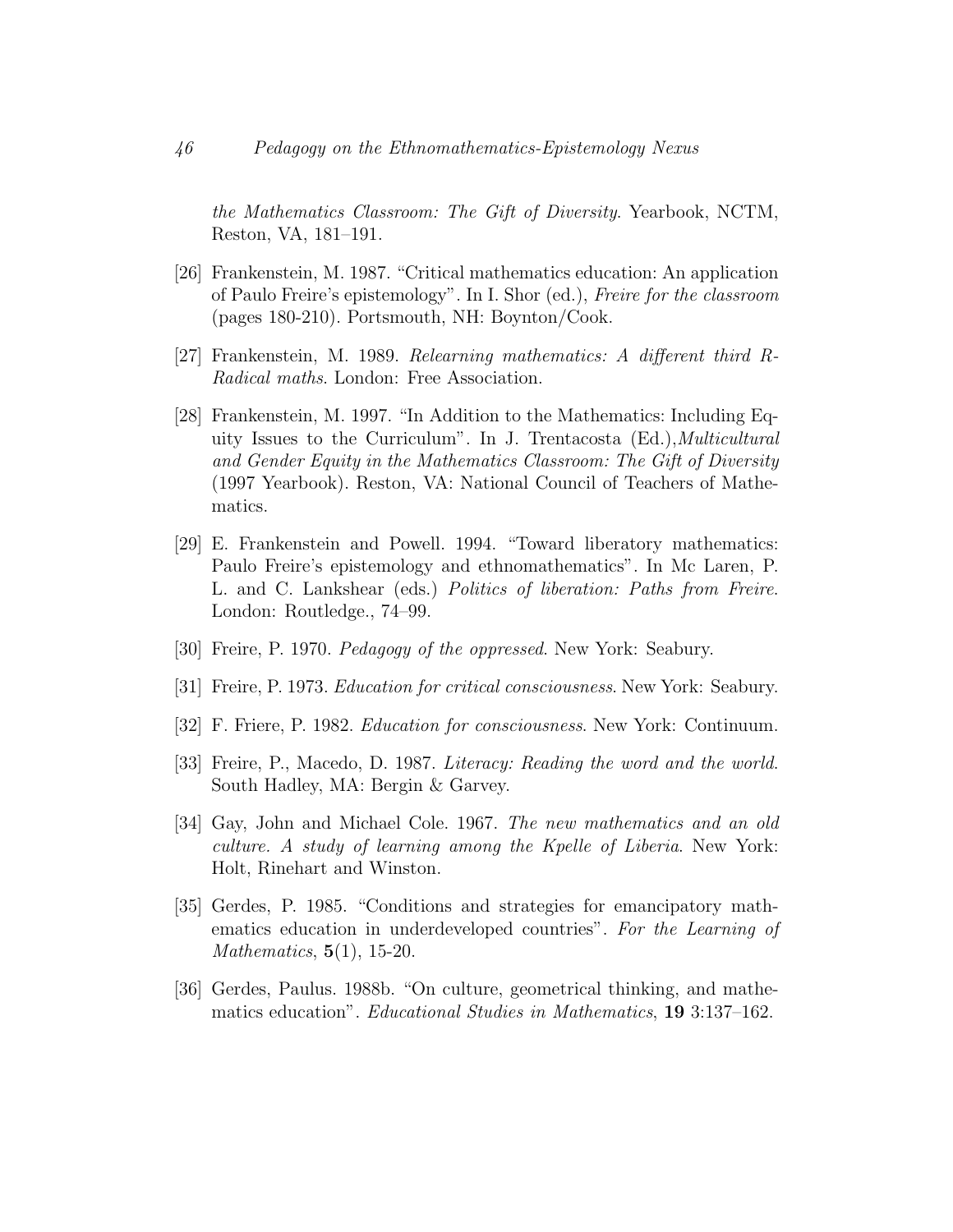- <span id="page-21-2"></span>[37] Gerdes, P. 1999. Geometry from Africa: Mathematical and educational explorations. Washington, DC: The Mathematical Association of America.
- <span id="page-21-7"></span>[38] Gerdes, Paulus. 2001. "Exploring the game of Julirde", Teaching Children Mathematics, 2, 321–327.
- <span id="page-21-0"></span>[39] Gettier, Edmund 1963. "Is Justified True Belief Knowledge?". Analysis 23:121–23.
- <span id="page-21-3"></span>[40] Gillings, R. J. 1972. Mathematics in the time of the pharaohs. Cambridge, MA: MIT (Dover reprint, 1982).
- <span id="page-21-4"></span>[41] Gilsdorf, Thomas. 2001. "Inca Mathematics". In Helaine Selin (ed.), Mathematics Across Cultures. The History of Non-Western Mathematics, page 189. Dordrecht/Boston/London: Kluwer Academic Publishers.
- <span id="page-21-11"></span>[42] Ginsburg, H. P. 1986. "The myth of the deprived child: New thoughts on poor children". In U. Neisser (Ed.), The school achievement of minority children: New perspectives (pages 169–189). Hillsdale, New Jersey: Lawrence Erlbaum Associates.
- <span id="page-21-10"></span>[43] Ginsburg, H. P., Posner, J. K., Russell, R. L. 1981. "The development of mental addition as a function of schooling and culture". Journal of Cross-Cultural Psychology, 12(2), 163-178.
- <span id="page-21-6"></span>[44] Gordon, M. 1978. "Conflict and liberation: Personal aspects of the mathematics experience". Curriculum Inquiry, 8(3), 251-271.
- <span id="page-21-5"></span>[45] Harris, M. 1987. "An example of traditional women's work as a mathematics resource". For the Learning of Mathematics, 7(3), 26-28.
- <span id="page-21-1"></span>[46] Hawking, Stephen W. 2001. The Universe in a Nutshell. New York: Bantam Books
- <span id="page-21-9"></span>[47] Izmirli, Ilhan M. 2009. "Examples of Gonseth's Idonéisme in Pedagogy of Mathematics: Time Dependence of Mathematical Concepts and Their Proofs". Epistemologia, XXXII (2009), pages 209–218.
- <span id="page-21-8"></span>[48] Joseph, George Gheverghese. 1987. "Foundations of eurocentrism in mathematics". Race & Class, 28(3), 13-28.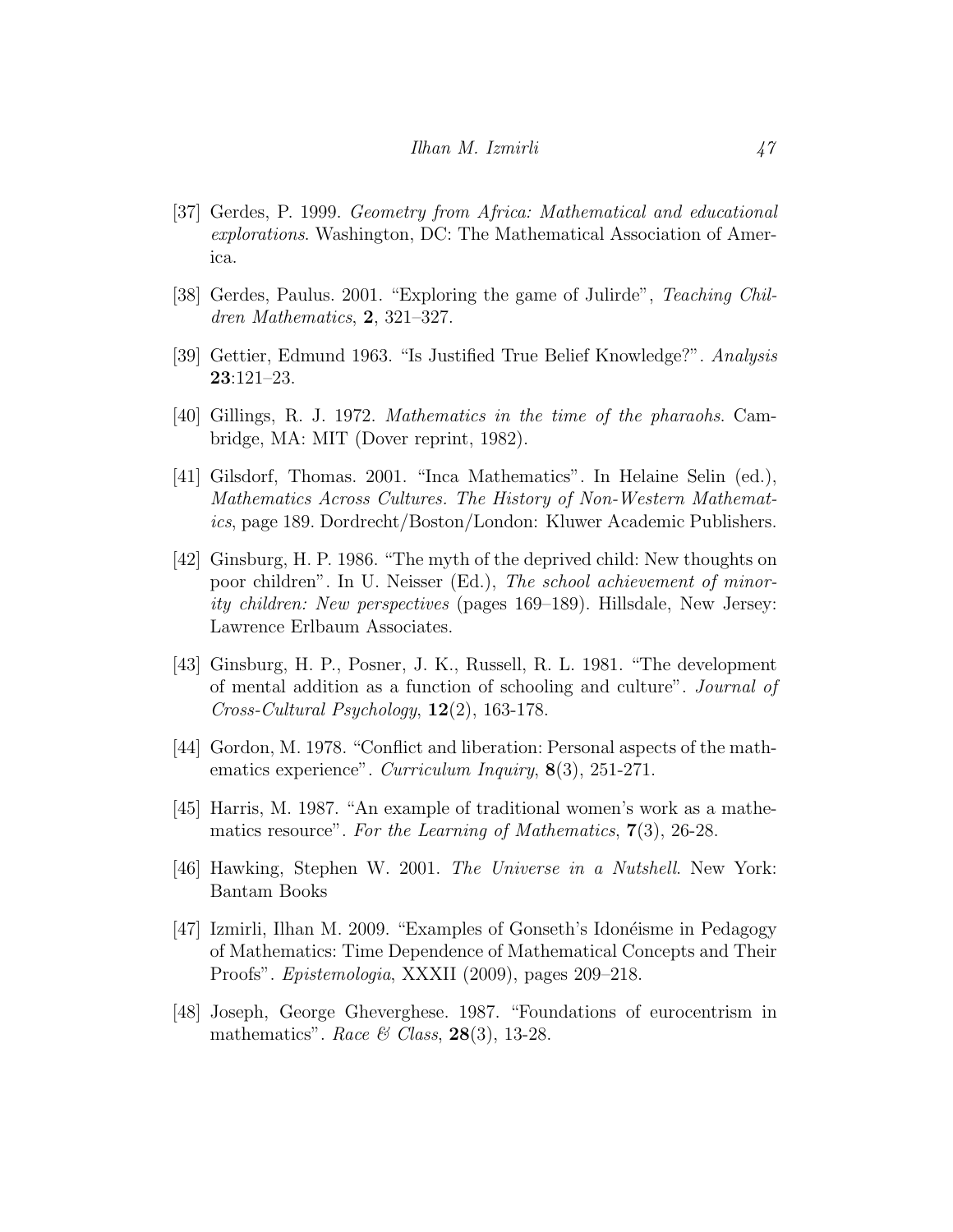- <span id="page-22-7"></span>[49] Joseph, George Gheverghese. 2000. The Crest of the Peacock: Non-European Roots of Mathematics. 2nd. ed. London: Penguin Books.
- [50] Kline, M. 1953. Mathematics in western culture. New York: Oxford.
- <span id="page-22-1"></span>[51] Knijnik, G. 1996. Exclusão e resistência: Educação matemática e legitimidade cultural [Exclusion and resistance: Mathematics education and cultural legitimacy. Porto Alegre: Artes Médicas.
- <span id="page-22-2"></span>[52] Knijnik, G. 1997. "An ethnomathematical approach in mathematical education: A matter of political power". In A. B. Powell & M. Frankenstein (Eds.), Ethnomathematics: Challenging eurocentrism in mathematics education. Albany: State University of New York.
- <span id="page-22-3"></span>[53] Knijnik, G. 1998. "Ethnomathematics and political struggles". Zentralblatt für Didaktik der Mathematik,  $30(6)$ , 188-194.
- <span id="page-22-4"></span>[54] Knijnik, G. 1999. "Ethnomathematics and the Brazilian landless people education". Zentralblatt für Didaktik der Mathematik,  $31(3)$ , 96-99.
- <span id="page-22-5"></span>[55] Knijnik, G. 2002. "Two political facets of mathematics education in the production of social exclusion". In P. Valero & O. Skovsmose (Eds.), Proceedings of the Third International Mathematics Education and Society Conference (Vol. 2, pages 357–363). Copenhagen: Centre for Research in Learning Mathematics.
- <span id="page-22-8"></span>[56] Kyselka, W. 1987. An ocean in mind. Honolulu, HI. University of Hawaii Press.
- <span id="page-22-6"></span>[57] Langermann, Tzvi T. and Shai Simonson. 2001. "The Hebrew Mathematical Tradition. Part One (Langermann, Tzvi T.) Numerical Speculation and Number Theory. Geometry. Part Two (Simonson, Shai) The Evolution of Algebra". In Helaine Selin (ed.), Mathematics Across Cultures. The History of Non-Western Mathematics, page 167. Dordrecht/Boston/London: Kluwer Academic Publishers.
- <span id="page-22-9"></span>[58] Lave, J. 1988. Cognition in practice. Cambridge, England: Cambridge.
- <span id="page-22-0"></span>[59] Lerman, S. 1989. "Constructivism, mathematics and mathematics education". Educational Studies in Mathematics, 20, 211–223.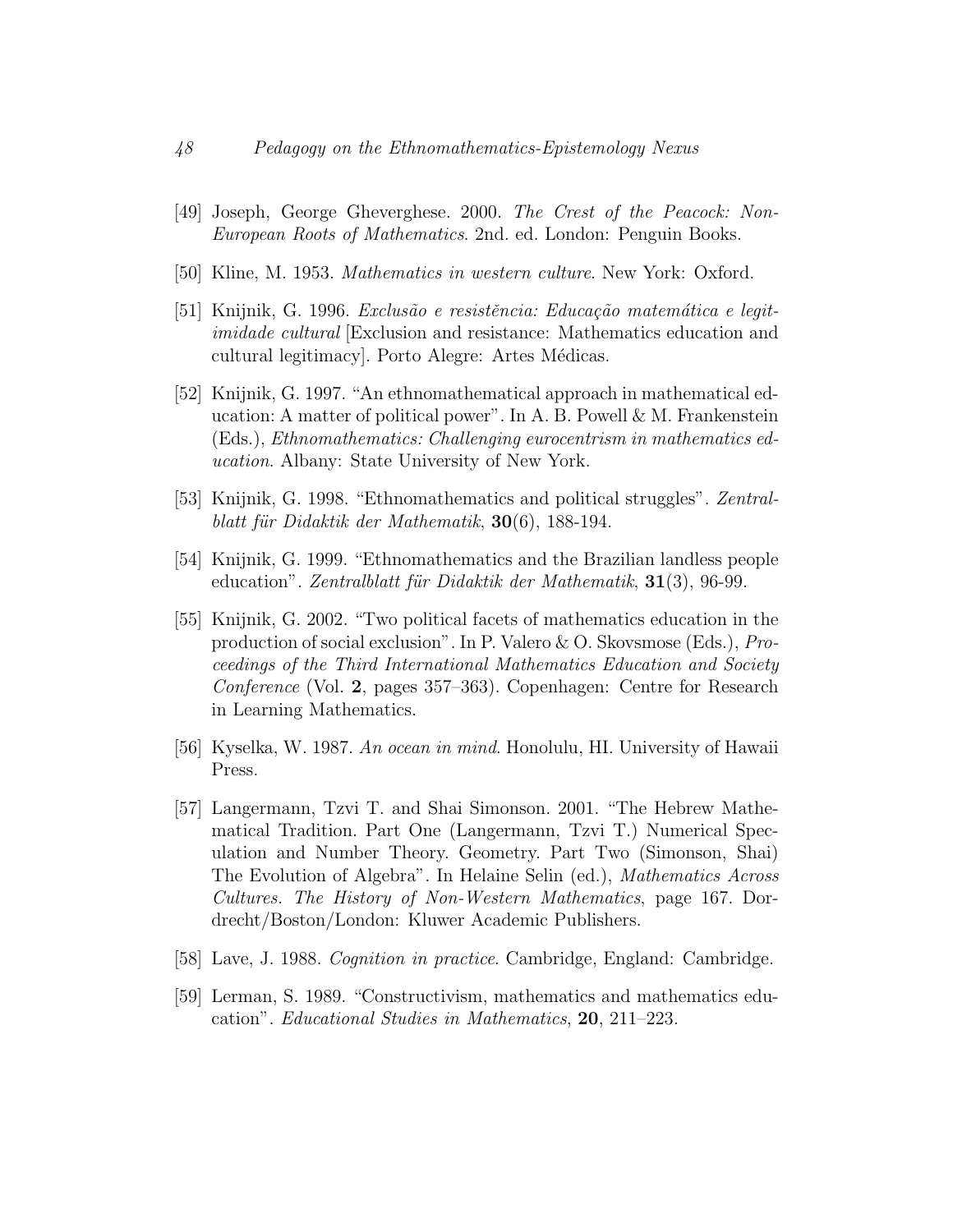- <span id="page-23-4"></span>[60] Lumpkin, B. 1983. "Africa in the mainstream of mathematics history". In I. V. Sertima (Ed.), *Blacks in science: Ancient and modern* (pages 100–109). New Brunswick, NJ: Transaction.
- <span id="page-23-8"></span>[61] Malloy, C. E. 1997. Including African-Americans in the Mathematics Community. Yearbook, NCTM, Reston, VA, 23– 33.
- <span id="page-23-9"></span>[62] Martin, B. 1988. "Mathematics and social interests". Search, 19(4), 209– 214.
- <span id="page-23-0"></span>[63] McLaren, P. 1990. "Review of Freire for the Classroom: A Sourcebook for Liberating Teaching". Journal of Urban and Cultural Studies, 1(1), 113–125.
- <span id="page-23-6"></span>[64] Ogawa Tsukane. 2001. "A Review of the History of Japanese Mathematics". Revue d'histoire des mathematiques, 7 (2001), pages 137–155.
- <span id="page-23-7"></span>[65] Osen, L. M. 1974. Women in mathematics. Cambridge, MA: MIT.
- <span id="page-23-5"></span>[66] Peet, E. T. 1931. "A problem in Egyptian geometry". Journal of Egyptian Archeology,  $17, 100-106$ .
- <span id="page-23-3"></span>[67] Pompeu, G. Jr. 1994. "Another definition of ethnomathematics?". Newsletter of the International Study Group on Ethnomathematics, 9  $(2), 3.$
- <span id="page-23-2"></span>[68] Powell, A. B. 2002. "Ethnomathematics and the challenges of racism in mathematics education". In P. Valero & O. Skovsmose (Eds.), Proceedings of the Third International Mathematics Education and Society Conference (Vol. 1, pages 15–29). Copenhagen: Centre for Research in Learning Mathematics.
- <span id="page-23-1"></span>[69] Powell, Arthur B., and Marilyn Frankenstein (eds.) 1997. Ethnomathematics: Challenging Eurocentrism in Mathematics Education. Albany, NY: State University of New York Press.
- <span id="page-23-10"></span>[70] Powell, A. B., Jeffries, D. A., and Selby, A. E. 1989. "An empowering, participatory research model for humanistic mathematics pedagogy". Humanistic Mathematics Network Newsletter #4, pages 29–38.